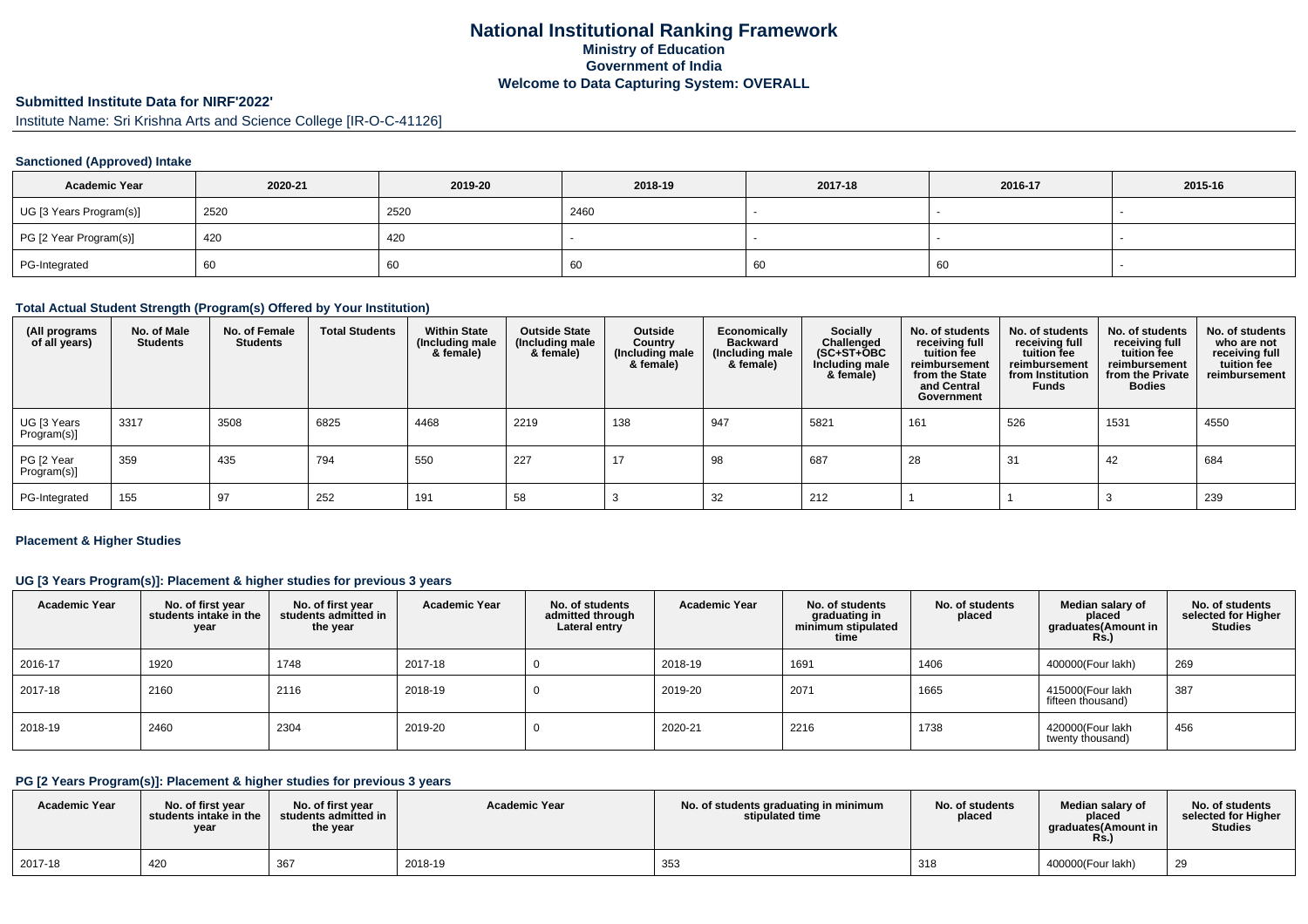| 2018-19 | 420 | 394 | 2019-20 | 389 | 342 | 415000(Four lakh<br>fifteen thousand) | 31      |
|---------|-----|-----|---------|-----|-----|---------------------------------------|---------|
| 2019-20 | 420 | 385 | 2020-21 | 361 | 316 | 420000(Four lakh<br>twenty thousand)  | 47<br>. |

# **PG-Integrated [5 Years Program(s)]: Placement & higher studies for previous 3 years**

| <b>Academic Year</b> | No. of first year<br>students intake in the<br>year | No. of first year<br>students admitted in<br>the year | <b>Academic Year</b> | No. of students graduating in minimum<br>stipulated time | No. of students<br>placed | Median salary of<br>placed<br>graduates(Amount in<br><b>Rs.)</b> | No. of students<br>selected for Higher<br><b>Studies</b> |
|----------------------|-----------------------------------------------------|-------------------------------------------------------|----------------------|----------------------------------------------------------|---------------------------|------------------------------------------------------------------|----------------------------------------------------------|
| 2014-15              | 60                                                  | 58                                                    | 2018-19              | 52                                                       | 50                        | 400000(Four lakh)                                                |                                                          |
| 2015-16              | 60                                                  | 53                                                    | 2019-20              | 50                                                       | 45                        | 415000(Four lakh<br>fifteen thousand)                            |                                                          |
| 2016-17              | 60                                                  | 56                                                    | 2020-21              | 52                                                       | -44                       | 420000(Four lakh<br>twenty)                                      |                                                          |

#### **Ph.D Student Details**

| Ph.D (Student pursuing doctoral program till 2020-21 Students admitted in the academic year 2020-21 should not be entered here.) |                                                                                                                                  |                       |         |  |  |  |  |
|----------------------------------------------------------------------------------------------------------------------------------|----------------------------------------------------------------------------------------------------------------------------------|-----------------------|---------|--|--|--|--|
|                                                                                                                                  |                                                                                                                                  | <b>Total Students</b> |         |  |  |  |  |
| Full Time                                                                                                                        |                                                                                                                                  | 26                    |         |  |  |  |  |
| Part Time                                                                                                                        |                                                                                                                                  | 51                    |         |  |  |  |  |
| No. of Ph.D students graduated (including Integrated Ph.D)                                                                       |                                                                                                                                  |                       |         |  |  |  |  |
|                                                                                                                                  | 2020-21                                                                                                                          | 2019-20               | 2018-19 |  |  |  |  |
| Full Time                                                                                                                        |                                                                                                                                  |                       |         |  |  |  |  |
| Part Time                                                                                                                        |                                                                                                                                  | 3                     | 3       |  |  |  |  |
|                                                                                                                                  | PG (Student pursuing MD/MS/DNB program till 2020-21 Students admitted in the academic year 2021 - 22 should not be entered here) |                       |         |  |  |  |  |
|                                                                                                                                  | Number of students pursuing PG (MD/MS/DNB) program                                                                               |                       | 0       |  |  |  |  |
|                                                                                                                                  | No. of students Graduating in PG (MD/MS/DNB) program                                                                             |                       |         |  |  |  |  |
| 2020-21                                                                                                                          | 2019-20<br>2018-19                                                                                                               |                       |         |  |  |  |  |
| 0                                                                                                                                |                                                                                                                                  |                       |         |  |  |  |  |
|                                                                                                                                  |                                                                                                                                  |                       |         |  |  |  |  |

#### **Online Education**

| s were completed on time.<br><u>orams/courses</u> | Yes |
|---------------------------------------------------|-----|
|---------------------------------------------------|-----|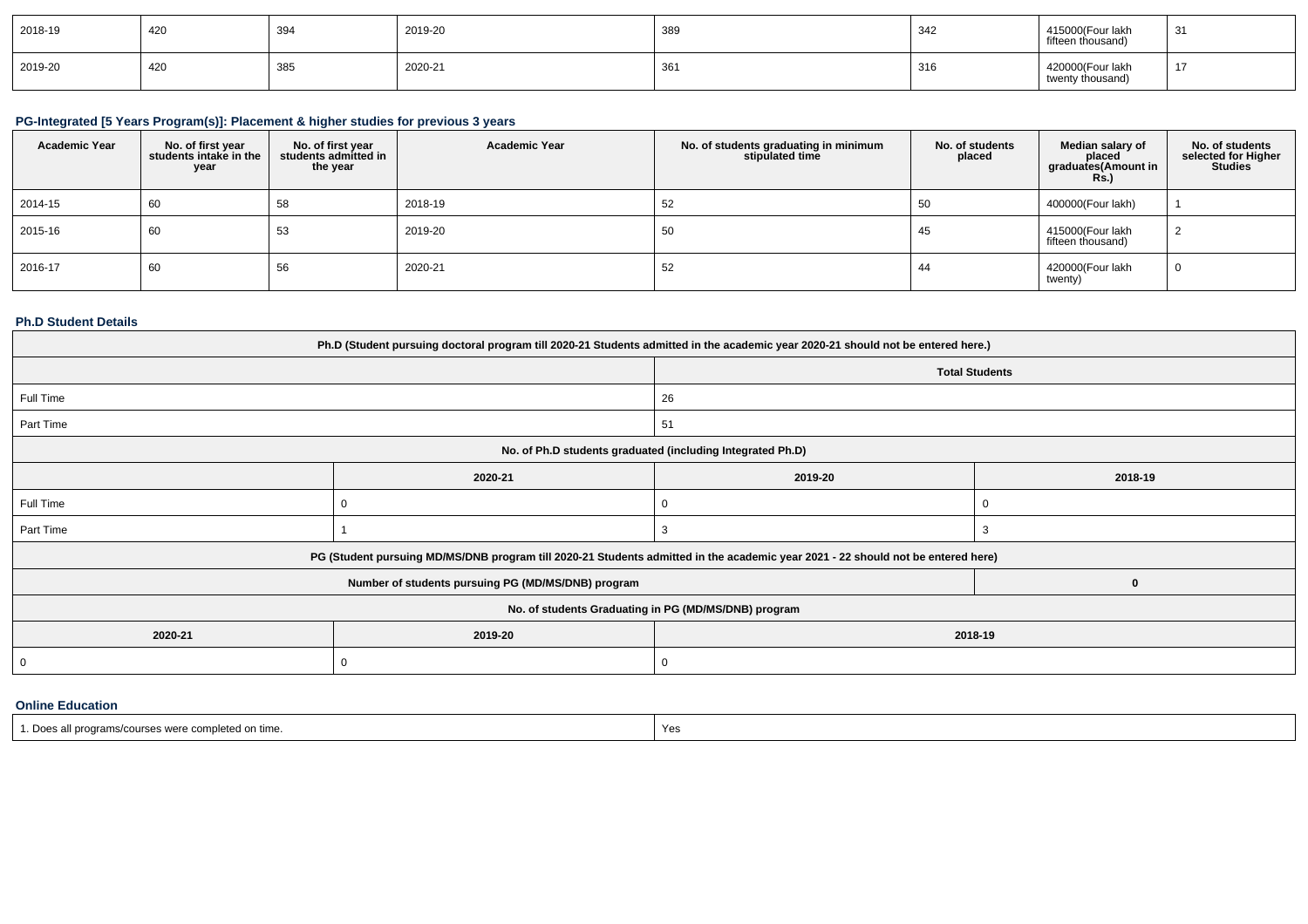| Measures taken to complete the syllabus of courses and programs.<br>The present pandemic gave us an opportunity to redesign our Teaching Learning Practices (TLP) based on our past experience.<br>The college has got two E-Learning portal of International Standards, one of the portal being Mykl<br>users among the Higher Education Institutions in the year 2016. All the faculty and students are well trained further for the past six<br>years to create material, to handle classes and to study through both the Online Platforms. The past experience in using the<br>online platforms has helped us to maintain equilibrium in regular studies during pandemic.<br>The task of conducting examination during pandemic was really challenging. For every semester the student has to write three<br>Continuous Internal Assessment (CIAs) Test and one End Semester Examination for every course of study. They are also<br>assessed based on the Capstone Model of Assessment which the college has designed with 14 parameters. The assignment and<br>Capstone Model Assessment were already done and evaluated even before the pandemic started. The question of conducting the<br>end semester examination without downgrading the standards, the college engaged a software for proctoring called Examly. This<br>software helps to upload the questions and manual and online proctoring were done when the students write their examination<br>from their home. The whole process of writing the examination is recorded and kept as an evidence. The students write the<br>examination before the camera and upload the answers in the Examly Software. The faculty who is proctoring the examination will<br>be viewing both writing and uploading. The Controller of Examination (COE) section get the answer sheets through the online<br>mode which is also forwarded through the evaluators who evaluate in online mode. The Examly software has various internal<br>control where any malpractices, cut and paste, tab-switching, prompting through voice-mode or copying from any written material will be immediately known and they will be expelled from the examination hall automatically.<br>The college uses two software for teaching namely Google Classroom and Myklassroom. The Google Classroom is a general<br>purpose software supplied by Google Inc. which requires number of applications by the user. The college developed a System Operating Procedure (SOP) for developing Google classroom classes and trained all the Faculty Membe<br>google classroom includes educational video, animation video, power-pointer presentation, e-books and written materials from<br>social networking sites like Wikipedia, faculty lecture tools like compilers, scientific bars, commercial calculators, search engine<br>questions and case studies related to the topics for the competitive and civil service examination etc. The Faculty members are<br>expected to upload all these before the commencement of the semester. The content prepared by the faculty are vetted by the<br>experts before they upload it. A lesson plan is prepared for every hour and posted to the students before the commencement of<br>the semester. Myklassroom is the online portal which acts as the library for students to improve<br>field. For every course the faculty opens a myklassroom and post many material relating to the topic which are already available<br>as a free-ware in the net. The portal also includes e-books, e-articles and other e-related content. The portal mainly uses youtube<br>as the material for the study which has a predicting ability. Once a student enters into the youtube portal, The youtube self<br>predicts the development of the topic by suggesting twelve more topics. Likewise every topic is expanded further and it is<br>developed by 1:12 ratio. This helps the students to study beyond the curriculum and explore the emerging areas in the respective<br>field. |                                                |  |
|---------------------------------------------------------------------------------------------------------------------------------------------------------------------------------------------------------------------------------------------------------------------------------------------------------------------------------------------------------------------------------------------------------------------------------------------------------------------------------------------------------------------------------------------------------------------------------------------------------------------------------------------------------------------------------------------------------------------------------------------------------------------------------------------------------------------------------------------------------------------------------------------------------------------------------------------------------------------------------------------------------------------------------------------------------------------------------------------------------------------------------------------------------------------------------------------------------------------------------------------------------------------------------------------------------------------------------------------------------------------------------------------------------------------------------------------------------------------------------------------------------------------------------------------------------------------------------------------------------------------------------------------------------------------------------------------------------------------------------------------------------------------------------------------------------------------------------------------------------------------------------------------------------------------------------------------------------------------------------------------------------------------------------------------------------------------------------------------------------------------------------------------------------------------------------------------------------------------------------------------------------------------------------------------------------------------------------------------------------------------------------------------------------------------------------------------------------------------------------------------------------------------------------------------------------------------------------------------------------------------------------------------------------------------------------------------------------------------------------------------------------------------------------------------------------------------------------------------------------------------------------------------------------------------------------------------------------------------------------------------------------------------------------------------------------------------------------------------------------------------------------------------------------------------------------------------------------------------------------------------------------------------------------------------------------------------------------------------------------------------------------------------------------------------------------------------------------------------------------------------------------------------------------------------------------------------------------------------------------------------------------------------------------------------------------------------------------------------------------------------------------------------------------------------------------------------------------------------------------------------------------------------------------------------------------------------------------------------------------------------------------------------------------------------------------------|------------------------------------------------|--|
| 0                                                                                                                                                                                                                                                                                                                                                                                                                                                                                                                                                                                                                                                                                                                                                                                                                                                                                                                                                                                                                                                                                                                                                                                                                                                                                                                                                                                                                                                                                                                                                                                                                                                                                                                                                                                                                                                                                                                                                                                                                                                                                                                                                                                                                                                                                                                                                                                                                                                                                                                                                                                                                                                                                                                                                                                                                                                                                                                                                                                                                                                                                                                                                                                                                                                                                                                                                                                                                                                                                                                                                                                                                                                                                                                                                                                                                                                                                                                                                                                                                                                             |                                                |  |
| 0                                                                                                                                                                                                                                                                                                                                                                                                                                                                                                                                                                                                                                                                                                                                                                                                                                                                                                                                                                                                                                                                                                                                                                                                                                                                                                                                                                                                                                                                                                                                                                                                                                                                                                                                                                                                                                                                                                                                                                                                                                                                                                                                                                                                                                                                                                                                                                                                                                                                                                                                                                                                                                                                                                                                                                                                                                                                                                                                                                                                                                                                                                                                                                                                                                                                                                                                                                                                                                                                                                                                                                                                                                                                                                                                                                                                                                                                                                                                                                                                                                                             |                                                |  |
| Total no, of online courses which have credit transferred<br>to the transcript                                                                                                                                                                                                                                                                                                                                                                                                                                                                                                                                                                                                                                                                                                                                                                                                                                                                                                                                                                                                                                                                                                                                                                                                                                                                                                                                                                                                                                                                                                                                                                                                                                                                                                                                                                                                                                                                                                                                                                                                                                                                                                                                                                                                                                                                                                                                                                                                                                                                                                                                                                                                                                                                                                                                                                                                                                                                                                                                                                                                                                                                                                                                                                                                                                                                                                                                                                                                                                                                                                                                                                                                                                                                                                                                                                                                                                                                                                                                                                                | Total no. of credits transferred to transcript |  |
|                                                                                                                                                                                                                                                                                                                                                                                                                                                                                                                                                                                                                                                                                                                                                                                                                                                                                                                                                                                                                                                                                                                                                                                                                                                                                                                                                                                                                                                                                                                                                                                                                                                                                                                                                                                                                                                                                                                                                                                                                                                                                                                                                                                                                                                                                                                                                                                                                                                                                                                                                                                                                                                                                                                                                                                                                                                                                                                                                                                                                                                                                                                                                                                                                                                                                                                                                                                                                                                                                                                                                                                                                                                                                                                                                                                                                                                                                                                                                                                                                                                               |                                                |  |
| 100                                                                                                                                                                                                                                                                                                                                                                                                                                                                                                                                                                                                                                                                                                                                                                                                                                                                                                                                                                                                                                                                                                                                                                                                                                                                                                                                                                                                                                                                                                                                                                                                                                                                                                                                                                                                                                                                                                                                                                                                                                                                                                                                                                                                                                                                                                                                                                                                                                                                                                                                                                                                                                                                                                                                                                                                                                                                                                                                                                                                                                                                                                                                                                                                                                                                                                                                                                                                                                                                                                                                                                                                                                                                                                                                                                                                                                                                                                                                                                                                                                                           | 1944                                           |  |
|                                                                                                                                                                                                                                                                                                                                                                                                                                                                                                                                                                                                                                                                                                                                                                                                                                                                                                                                                                                                                                                                                                                                                                                                                                                                                                                                                                                                                                                                                                                                                                                                                                                                                                                                                                                                                                                                                                                                                                                                                                                                                                                                                                                                                                                                                                                                                                                                                                                                                                                                                                                                                                                                                                                                                                                                                                                                                                                                                                                                                                                                                                                                                                                                                                                                                                                                                                                                                                                                                                                                                                                                                                                                                                                                                                                                                                                                                                                                                                                                                                                               |                                                |  |

#### **Financial Resources: Utilised Amount for the Capital expenditure for previous 3 years**

| <b>Academic Year</b>                                                                                 | 2020-21                                                                              | 2019-20                                                                              | 2018-19                                                                                   |  |  |  |  |  |
|------------------------------------------------------------------------------------------------------|--------------------------------------------------------------------------------------|--------------------------------------------------------------------------------------|-------------------------------------------------------------------------------------------|--|--|--|--|--|
|                                                                                                      | <b>Utilised Amount</b>                                                               | <b>Utilised Amount</b>                                                               | <b>Utilised Amount</b>                                                                    |  |  |  |  |  |
| Annual Capital Expenditure on Academic Activities and Resources (excluding expenditure on buildings) |                                                                                      |                                                                                      |                                                                                           |  |  |  |  |  |
| Library                                                                                              | 7924551 (Seventy Nine Lakh Twenty Four Thousand Five<br>Hundred and Fifty One)       | 7095575 (Seventy lakh ninety five thousand five hundred<br>seventy five)             | 6795398 (Sixty seven lakh ninety five thousand three hundred<br>ninety eight)             |  |  |  |  |  |
| New Equipment for Laboratories                                                                       | 9952718 (Ninety Nine Lakh Fifty Two Thousand Seven<br>Hundred and Eighteen)          | 9846350 (Ninety eight lakh forty six thousand three hundred<br>and fifty)            | 9221560 (Ninety two lakh twenty one thousand five hundred<br>and sixty)                   |  |  |  |  |  |
| <b>Engineering Workshops</b>                                                                         | $0$ (zero)                                                                           | $0$ (zero)                                                                           | 0 (zero)                                                                                  |  |  |  |  |  |
| Other expenditure on creation of Capital Assets (excluding<br>expenditure on Land and Building)      | 43491507 (Four Crore Thirty Four Lakh Ninety One Thousand<br>Five Hundred and Seven) | 42651598 (Four crore twenty six lakh fifty one thousand five<br>hundred ninety eigh) | 39218998 (Three crore ninety two lakh eighteen thousand nine<br>hundred and ninety eight) |  |  |  |  |  |

### **Financial Resources: Utilised Amount for the Operational expenditure for previous 3 years**

| <b>Academic Year</b> | 2020-21                 | 2019-20                    | 2018-19                                                                           |
|----------------------|-------------------------|----------------------------|-----------------------------------------------------------------------------------|
|                      | <b>'Itilised Amount</b> | <b>Hilisad</b><br>' Amount | <b>Utilised Amount</b><br>$\sim$ $\sim$ $\sim$ $\sim$ $\sim$ $\sim$ $\sim$ $\sim$ |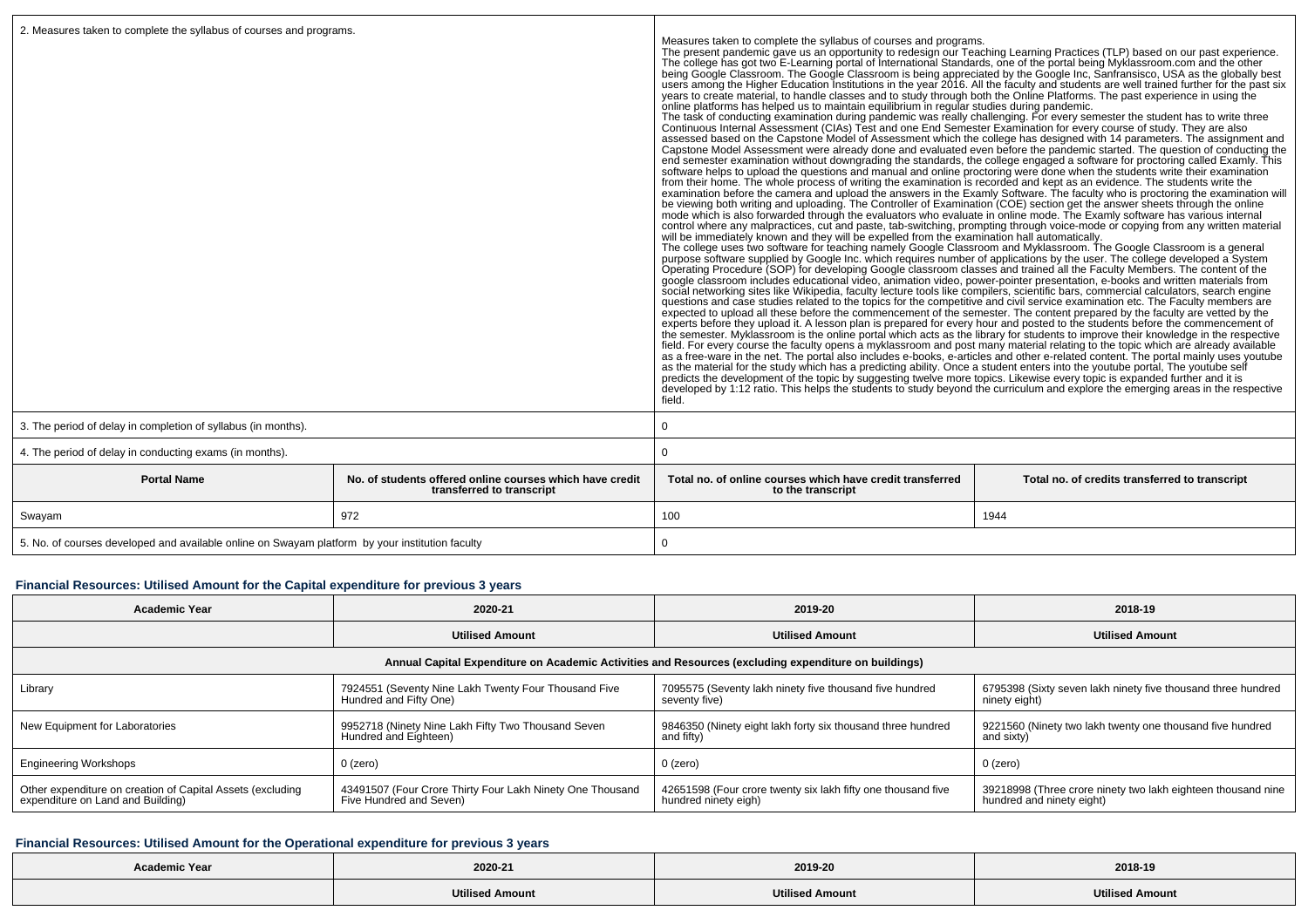| <b>Annual Operational Expenditure</b>                                                                                                                                                           |                                                                                     |                                                                                      |                                                                                          |  |  |  |  |  |
|-------------------------------------------------------------------------------------------------------------------------------------------------------------------------------------------------|-------------------------------------------------------------------------------------|--------------------------------------------------------------------------------------|------------------------------------------------------------------------------------------|--|--|--|--|--|
| Salaries (Teaching and Non Teaching staff)                                                                                                                                                      | 384296021 (Thirty Eight Crore Forty Two Lakh Ninety Six                             | 335512594 (Thirty three crore fifty five lakh twelve thousand                        | 262798355 (Twenty six crore twenty seven lakh ninety eight                               |  |  |  |  |  |
|                                                                                                                                                                                                 | Thousand and Twenty One)                                                            | five hundred and ninety four)                                                        | thousand three hundred and fifty five)                                                   |  |  |  |  |  |
| Maintenance of Academic Infrastructure or consumables and<br>other running expenditures (excluding maintenance of hostels<br>and allied services, rent of the building, depreciation cost, etc) | 80159227 (Eight Crore One Lakh Fifty Nine Thousand Two<br>Hundred and Twenty Seven) | 79627502 (Seven crore ninety six lakh twenty seven thousand<br>five hundred and two) | 62996965 (Six crore twenty nine lakh ninety six thousand nine<br>hundred and sixty five) |  |  |  |  |  |
| Seminars/Conferences/Workshops                                                                                                                                                                  | 2532875 (Twenty Five Lakh Thirty Two Thousand Eight                                 | 18908492 (One crore eighty nine lakh eight thousand four                             | 18696475 (One crore eighty six lakh ninety six thousand four                             |  |  |  |  |  |
|                                                                                                                                                                                                 | Hundred and Seventy Five)                                                           | hundred and ninety two                                                               | hundred and seventy five)                                                                |  |  |  |  |  |

**IPR**

| Calendar year            | 2020 | 2019 | 2018 |
|--------------------------|------|------|------|
| No. of Patents Published |      |      |      |
| No. of Patents Granted   |      |      |      |

#### **Sponsored Research Details**

| <b>Financial Year</b>                    | 2020-21              | 2019-20                             | 2018-19                            |
|------------------------------------------|----------------------|-------------------------------------|------------------------------------|
| Total no. of Sponsored Projects          |                      |                                     |                                    |
| Total no. of Funding Agencies            |                      |                                     |                                    |
| Total Amount Received (Amount in Rupees) | 24000                | 5955000                             | 4626000                            |
| Amount Received in Words                 | Twenty four thousand | Fifty nine lakh fifty five thousand | Forty six lakh twenty six thousand |

### **Consultancy Project Details**

| <b>Financial Year</b>                    | 2020-21                              | 2019-20                                  | 2018-19                             |
|------------------------------------------|--------------------------------------|------------------------------------------|-------------------------------------|
| Total no. of Consultancy Projects        | 18                                   |                                          | 29                                  |
| Total no. of Client Organizations        | ျပ                                   | 16                                       | $2^{\circ}$                         |
| Total Amount Received (Amount in Rupees) | 5275000                              | 7264000                                  | 6945000                             |
| Amount Received in Words                 | Fifty two lakh seventy five thousand | Seventy two thousand sixty four thousand | Sixty nine lakh forty five thousand |

# **Executive Development Program/Management Development Programs**

| <b>Financial Year</b>                                                             | 2020-21             | 2019-20         | 2018-19        |
|-----------------------------------------------------------------------------------|---------------------|-----------------|----------------|
| Total no. of Executive Development Programs/ Management<br>Development Programs   |                     |                 |                |
| Total no. of Participants                                                         | 26                  | 52              | 12             |
| Total Annual Earnings (Amount in Rupees)(Excluding Lodging<br>& Boarding Charges) | 26000               | 80000           | 60000          |
| Total Annual Earnings in Words                                                    | Twenty six thousand | Eighty thousand | Sixty thousand |

### **PCS Facilities: Facilities of physically challenged students**

| 1. Do your institution buildings have Lifts/Ramps? | s, more than 80% of the buildings |
|----------------------------------------------------|-----------------------------------|
|                                                    | Yes                               |
|                                                    |                                   |
|                                                    |                                   |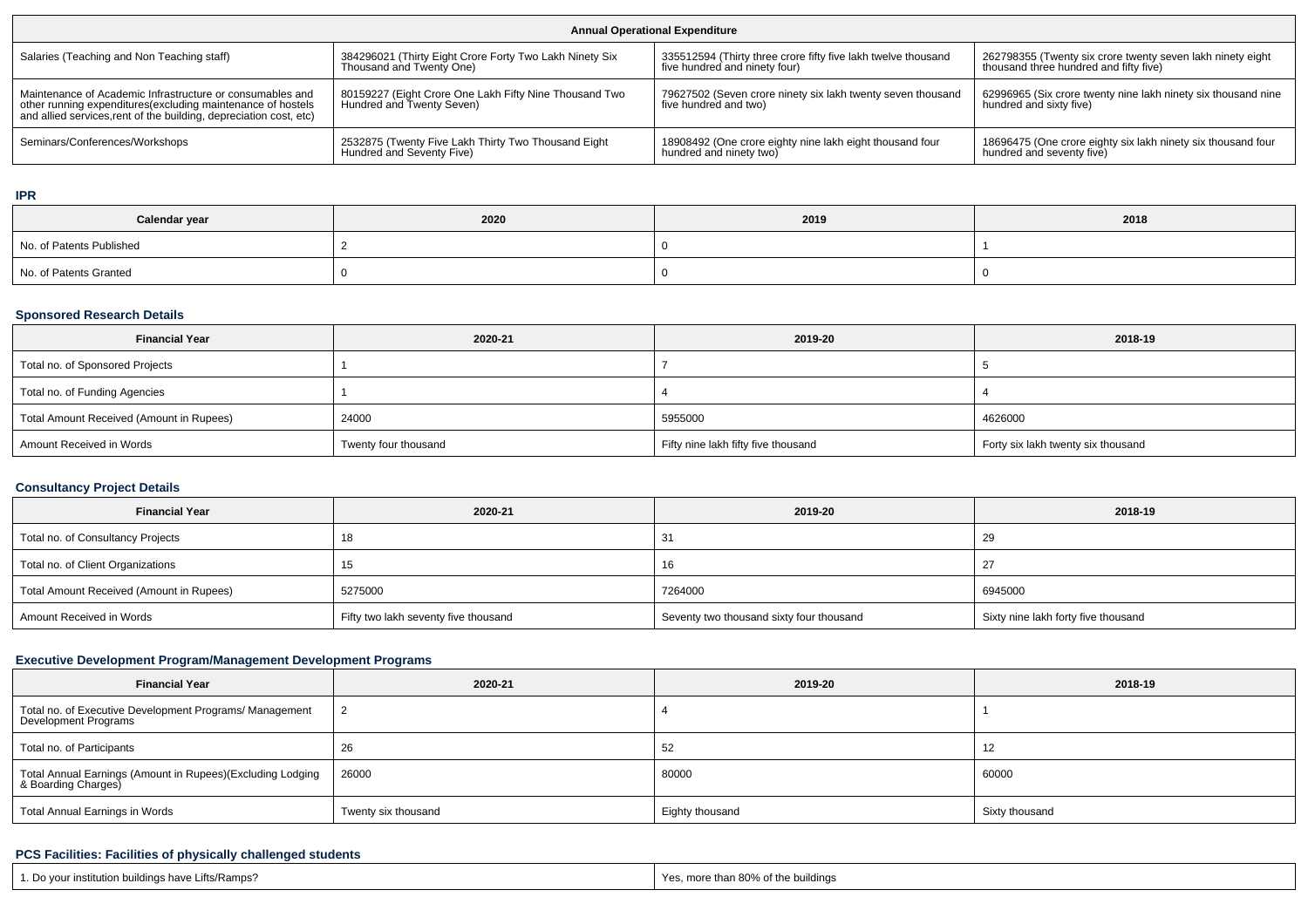| 2. Do your institution have provision for walking aids, including wheelchairs and transportation from one building to another for<br>handicapped students? | Yes                                 |
|------------------------------------------------------------------------------------------------------------------------------------------------------------|-------------------------------------|
| 3. Do your institution buildings have specially designed toilets for handicapped students?                                                                 | Yes, more than 80% of the buildings |

#### **Accreditation**

#### **NBA Accreditation**1.Does your institute have a valid NBA Accreditation?expression of the contract of the contract of the contract of the contract of the contract of the contract of the contract of the contract of the contract of the contract of the contract of the contract of the contract of

#### **NAAC Accreditation**

| 1. Does your institute have a valid NAAC Accreditation? | <b>YES</b> |             |
|---------------------------------------------------------|------------|-------------|
| <b>Valid from</b>                                       | Valid upto | <b>CGPA</b> |
| 31-12-2009                                              | 31-12-2014 | 3.10        |
| 19-01-2016                                              | 19-01-2021 | 3.26        |

### **Faculty Details**

| Srno           | <b>Name</b>            | Age | <b>Designation</b>         | Gender | Qualification | <b>Experience (In</b><br>Months) | <b>Currently working</b><br>with institution? | <b>Joining Date</b> | <b>Leaving Date</b>      | <b>Association type</b> |
|----------------|------------------------|-----|----------------------------|--------|---------------|----------------------------------|-----------------------------------------------|---------------------|--------------------------|-------------------------|
|                | Anupriya R             | 27  | <b>Assistant Professor</b> | Female | M. Phil       | 48                               | Yes                                           | 15-07-2020          | --                       | Regular                 |
| $\overline{2}$ | <b>CHITRA S</b>        | 32  | <b>Assistant Professor</b> | Female | M. Phil       | 75                               | Yes                                           | 16-05-2019          | --                       | Regular                 |
| 3              | Hari priya A           | 23  | <b>Assistant Professor</b> | Female | M.A           | 12                               | Yes                                           | 04-10-2021          | ٠.                       | Regular                 |
| 4              | Janaraniani M          | 29  | <b>Assistant Professor</b> | Female | M.COM         | 74                               | Yes                                           | 16-11-2020          | $\overline{\phantom{a}}$ | Regular                 |
| 5              | Jawahar S              | 35  | Associate Professor        | Male   | Ph.D          | 139                              | Yes                                           | 15-05-2019          | ۰.                       | Regular                 |
| 6              | Jaya K                 | 37  | <b>Assistant Professor</b> | Female | Ph.D          | 182                              | Yes                                           | 01-07-2021          | $\overline{a}$           | Regular                 |
| $\overline{7}$ | Jelsteen J             | 41  | Associate Professor        | Male   | M. Phil       | 218                              | Yes                                           | 27-07-2018          | ۰.                       | Regular                 |
| 8              | Joy Suganya B          | 39  | Associate Professor        | Female | Ph.D          | 121                              | Yes                                           | 15-05-2019          | $\overline{\phantom{a}}$ | Regular                 |
| 9              | Kalpana Devi M         | 24  | <b>Assistant Professor</b> | Female | <b>NET</b>    | 18                               | Yes                                           | 28-10-2020          | $\overline{a}$           | Regular                 |
| 10             | Krishnendu S           | 25  | <b>Assistant Professor</b> | Female | <b>NET</b>    | 24                               | Yes                                           | 16-11-2020          | --                       | Regular                 |
| 11             | Mubeen Banu K          | 40  | Associate Professor        | Female | Ph.D          | 93                               | No                                            | 15-05-2019          | 30-07-2021               | Regular                 |
| 12             | Nandhini R             | 28  | <b>Assistant Professor</b> | Female | M.A           | 63                               | Yes                                           | 05-01-2017          | $\overline{\phantom{a}}$ | Regular                 |
| 13             | Priya M                | 43  | Associate Professor        | Female | Ph.D          | 207                              | Yes                                           | 15-05-2019          | $\overline{a}$           | Regular                 |
| 14             | RADHA B                | 40  | Professor                  | Female | Ph.D          | 207                              | Yes                                           | 01-06-2018          | --                       | Regular                 |
| 15             | Rajesh M               | 34  | <b>Assistant Professor</b> | Male   | <b>MBA</b>    | 135                              | Yes                                           | 02-05-2018          | --                       | Regular                 |
| 16             | Seethalakshmy A        | 43  | Associate Professor        | Female | Ph.D          | 193                              | Yes                                           | 29-10-2020          | --                       | Regular                 |
| 17             | Tharani Maheswari<br>M | 26  | <b>Assistant Professor</b> | Female | M. Phil       | 52                               | Yes                                           | 06-12-2021          | --                       | Regular                 |
| 18             | Vijayashree R          | 37  | Associate Professor        | Female | Ph.D          | 122                              | Yes                                           | 15-05-2019          | --                       | Regular                 |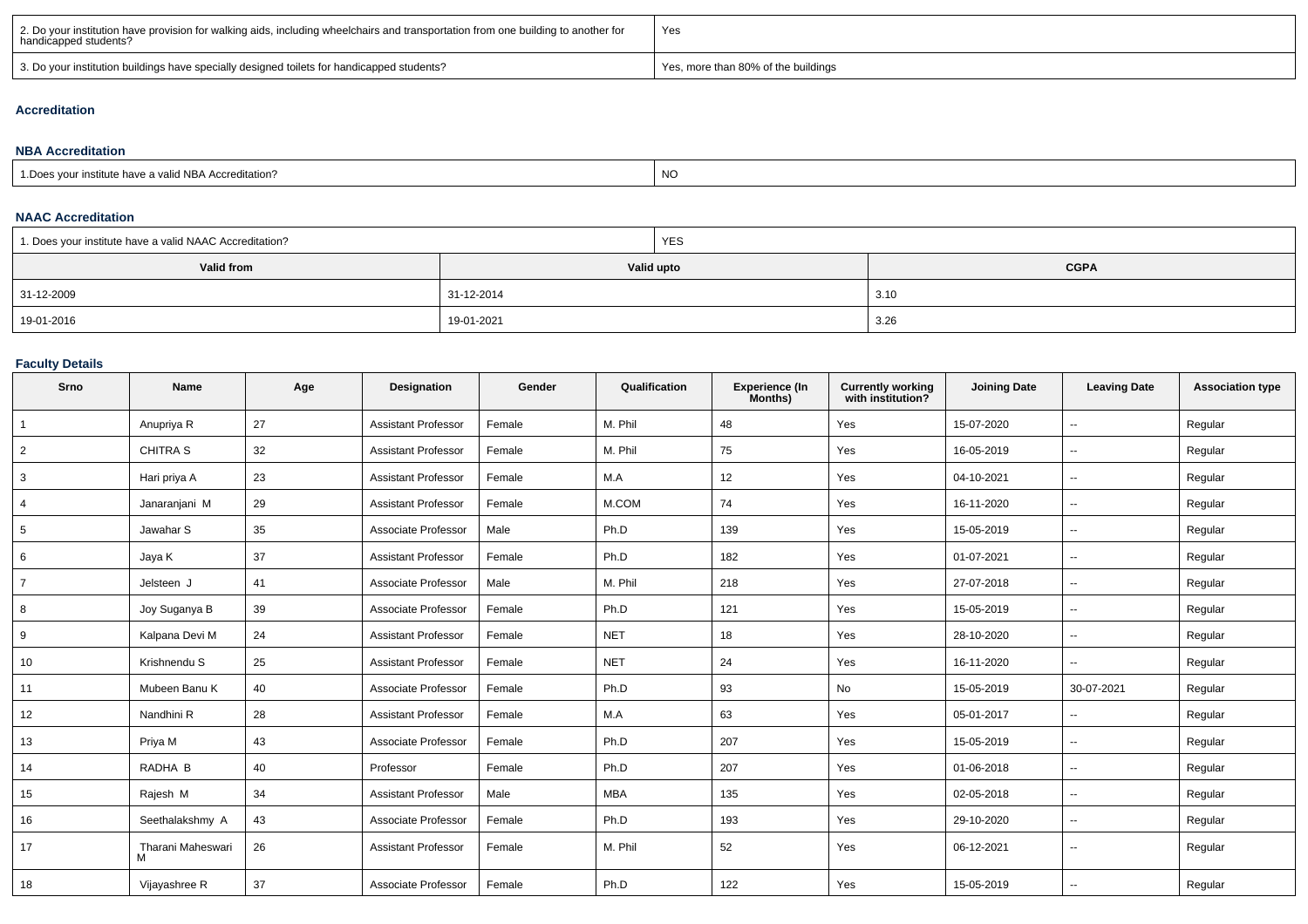| 19     | Aarthi Agnihothri V  | 46 | Professor                  | Female | Ph.D        | 253             | Yes | 08-07-2019 | $\overline{\phantom{a}}$ | Regular |
|--------|----------------------|----|----------------------------|--------|-------------|-----------------|-----|------------|--------------------------|---------|
| 20     | Aarthi Rashmi B      | 45 | Associate Professor        | Female | M.Sc.       | 240             | Yes | 09-07-2009 | $\sim$                   | Regular |
| 21     | Aarthy S             | 31 | <b>Assistant Professor</b> | Female | <b>SLET</b> | 70              | Yes | 10-05-2018 | $\overline{\phantom{a}}$ | Regular |
| 22     | ABARNA G             | 26 | <b>Assistant Professor</b> | Female | M.Sc.       | 51              | Yes | 21-05-2018 | $\overline{\phantom{a}}$ | Regular |
| 23     | Abdul Faiz A         | 29 | <b>Assistant Professor</b> | Male   | M. Phil     | 99              | Yes | 10-06-2016 | -−                       | Regular |
| 24     | Abirami N            | 48 | <b>Assistant Professor</b> | Female | M. Phil     | 268             | Yes | 07-05-2018 | Ξ.                       | Regular |
| 25     | Aishwariya S         | 28 | <b>Assistant Professor</b> | Female | M. Phil     | 92              | Yes | 06-10-2021 | ш.                       | Regular |
| 26     | AISWARYA BABU N      | 25 | <b>Assistant Professor</b> | Female | <b>NET</b>  | 27              | No  | 08-05-2019 | 10-06-2021               | Regular |
| 27     | Ajith S              | 21 | <b>Assistant Professor</b> | Male   | <b>MBA</b>  | $5\phantom{.0}$ | Yes | 02-08-2021 | $\overline{\phantom{a}}$ | Regular |
| 28     | Ajitha N             | 30 | <b>Assistant Professor</b> | Female | <b>MCA</b>  | 74              | Yes | 07-07-2015 | $\overline{\phantom{a}}$ | Regular |
| 29     | Akhila S             | 31 | <b>Assistant Professor</b> | Female | <b>NET</b>  | 78              | Yes | 01-06-2015 | -−                       | Regular |
| 30     | Akila R              | 31 | <b>Assistant Professor</b> | Female | <b>MCA</b>  | 88              | Yes | 26-05-2014 | ш.                       | Regular |
| 31     | Alagarsamy A         | 50 | Professor                  | Male   | Ph.D        | 351             | Yes | 01-06-2007 | Ξ.                       | Regular |
| 32     | <b>AMBIGA V</b>      | 35 | <b>Assistant Professor</b> | Female | M. Phil     | 133             | Yes | 13-06-2018 | ⊷.                       | Regular |
| 33     | Ambika S             | 38 | <b>Assistant Professor</b> | Female | Ph.D        | 147             | Yes | 13-06-2016 | $\overline{\phantom{a}}$ | Regular |
| 34     | Amudha S             | 44 | Associate Professor        | Female | M. Phil     | 224             | Yes | 28-11-2016 | $\overline{\phantom{a}}$ | Regular |
| 35     | Amutha P V           | 39 | Associate Professor        | Female | Ph.D        | 165             | Yes | 04-06-2014 | $\overline{\phantom{a}}$ | Regular |
| 36     | Ananthi T            | 34 | <b>Assistant Professor</b> | Female | Ph.D        | 127             | Yes | 10-01-2020 | --                       | Regular |
| 37     | Anbumalar S          | 47 | Professor                  | Female | Ph.D        | 258             | Yes | 05-06-2007 | $\sim$                   | Regular |
| 38     | Ancy Simi N A        | 30 | <b>Assistant Professor</b> | Female | M.COM       | 90              | Yes | 23-05-2016 | ⊷.                       | Regular |
| 39     | Andreah D Rosario    | 26 | <b>Assistant Professor</b> | Female | M. Phil     | 49              | Yes | 09-07-2018 | Ξ.                       | Regular |
| 40     | Angelin Felcia W     | 24 | <b>Assistant Professor</b> | Female | M.COM       | 26              | Yes | 15-05-2019 | -−                       | Regular |
| 41     | Angelin Prema A S    | 28 | <b>Assistant Professor</b> | Female | M. Phil     | 27              | Yes | 15-05-2019 | -−                       | Regular |
| 42     | Anitha Priyadarshini | 42 | <b>Assistant Professor</b> | Female | <b>MCA</b>  | 180             | Yes | 08-12-2014 | $\overline{\phantom{a}}$ | Regular |
| 43     | Anitha R             | 35 | <b>Assistant Professor</b> | Female | M.Sc.       | 66              | Yes | 14-08-2020 | $\overline{\phantom{a}}$ | Regular |
| 44     | Anitha <sub>S</sub>  | 49 | Associate Professor        | Female | Ph.D        | 228             | Yes | 14-07-2020 | $\overline{\phantom{a}}$ | Regular |
| 45     | Anitha S             | 25 | <b>Assistant Professor</b> | Female | M.COM       | 28              | Yes | 01-10-2021 | ⊶.                       | Regular |
| 46     | Annamuthu P          | 41 | <b>Assistant Professor</b> | Female | Ph.D        | 96              | Yes | 15-05-2019 | Ξ.                       | Regular |
| 47     | Antony Prabha A      | 35 | <b>Assistant Professor</b> | Female | M. Phil     | 98              | Yes | 28-05-2018 | --                       | Regular |
| 48     | Anuja A V            | 31 | <b>Assistant Professor</b> | Female | M. Phil     | 68              | Yes | 15-05-2019 | Щ,                       | Regular |
| 49     | Anuja Beatrice B     | 45 | Professor                  | Female | Ph.D        | 249             | Yes | 20-06-2018 | $\sim$                   | Regular |
| $50\,$ | Anusuya B            | 29 | <b>Assistant Professor</b> | Female | M. Phil     | 54              | Yes | 18-08-2020 | $\overline{\phantom{a}}$ | Regular |
| 51     | Arjunraj G           | 37 | <b>Assistant Professor</b> | Male   | MBA         | 162             | Yes | 19-11-2010 | $\overline{\phantom{a}}$ | Regular |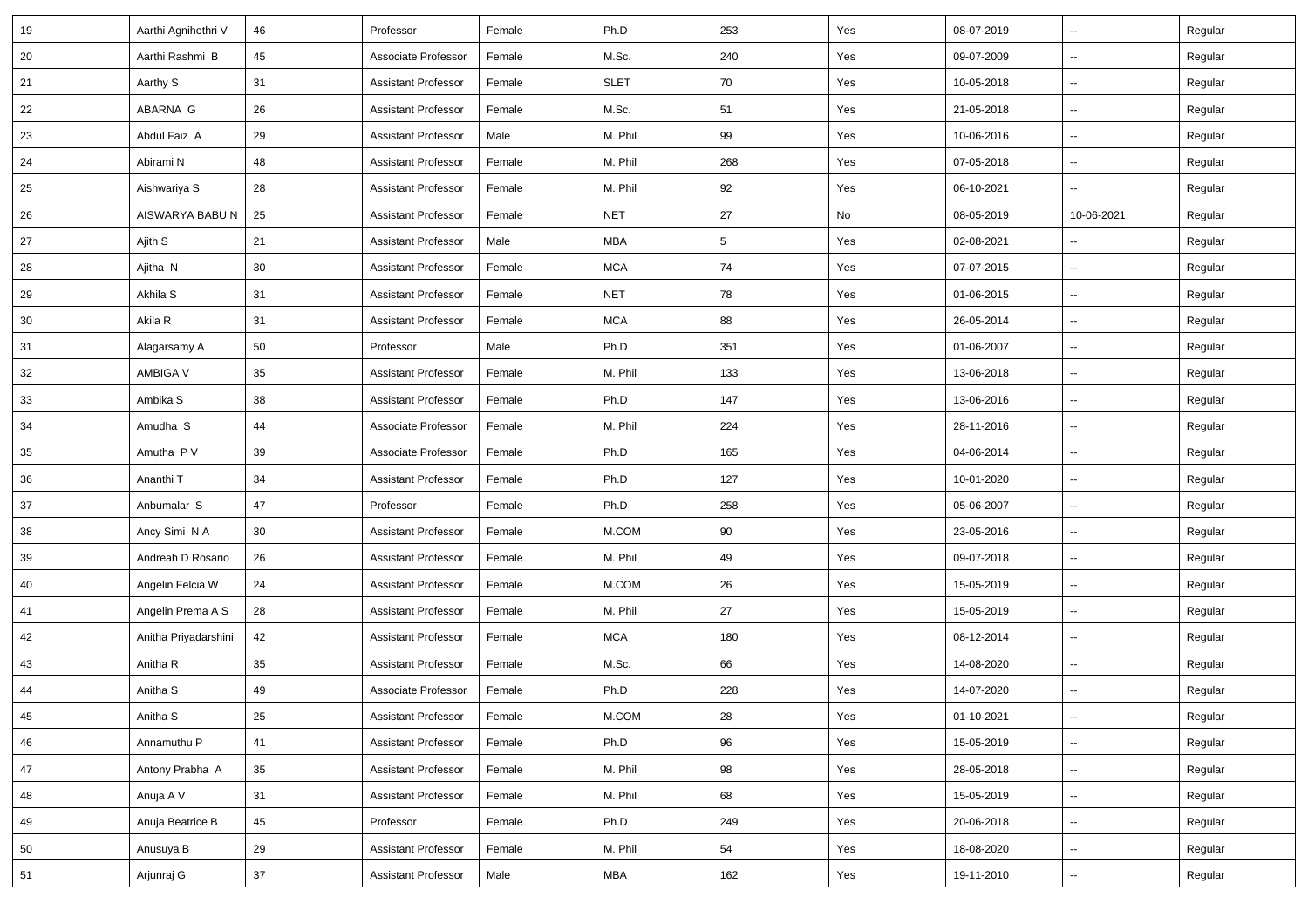| 52     | Arthi Jone I                 | 29     | <b>Assistant Professor</b>                          | Female | M.COM      | 62  | Yes | 23-05-2016 | $\overline{\phantom{a}}$ | Regular |
|--------|------------------------------|--------|-----------------------------------------------------|--------|------------|-----|-----|------------|--------------------------|---------|
| 53     | Arun Prasad C M              | 27     | <b>Assistant Professor</b>                          | Male   | M.COM      | 62  | Yes | 23-05-2016 | $\overline{\phantom{a}}$ | Regular |
| 54     | Arvind S                     | 27     | <b>Assistant Professor</b>                          | Male   | <b>NET</b> | 36  | Yes | 17-07-2019 | Ξ.                       | Regular |
| 55     | Athira Raghunath             | 23     | <b>Assistant Professor</b>                          | Female | M.A        | 12  | Yes | 06-10-2021 | $\overline{\phantom{a}}$ | Regular |
| 56     | <b>BABY SHAKILA P</b>        | 46     | Dean / Principal /<br>Director / Vice<br>Chancellor | Female | Ph.D       | 285 | Yes | 28-12-2017 | --                       | Regular |
| 57     | Balaji C                     | 36     | <b>Assistant Professor</b>                          | Male   | <b>MCA</b> | 159 | Yes | 11-06-2016 | $\overline{\phantom{a}}$ | Regular |
| 58     | Balaji S                     | 39     | Associate Professor                                 | Male   | M. Phil    | 199 | Yes | 04-05-2018 | $\overline{\phantom{a}}$ | Regular |
| 59     | Balakrishnan C               | 49     | Professor                                           | Male   | Ph.D       | 277 | Yes | 28-05-2018 | $\sim$                   | Regular |
| 60     | Balatharani S                | 25     | <b>Assistant Professor</b>                          | Female | <b>NET</b> | 25  | Yes | 12-12-2019 | $\sim$                   | Regular |
| 61     | Benazir T S                  | 34     | Associate Professor                                 | Female | Ph.D       | 108 | Yes | 15-05-2019 | $\overline{\phantom{a}}$ | Regular |
| 62     | BHARATH N                    | 28     | <b>Assistant Professor</b>                          | Male   | M.Sc.      | 51  | Yes | 09-05-2018 | Ξ.                       | Regular |
| 63     | Bharathi R                   | 27     | <b>Assistant Professor</b>                          | Female | M.A        | 64  | Yes | 01-07-2021 | $\overline{\phantom{a}}$ | Regular |
| 64     | Bhuvaneshwari M              | 34     | <b>Assistant Professor</b>                          | Female | M. Phil    | 109 | Yes | 06-06-2013 | $\overline{\phantom{a}}$ | Regular |
| 65     | Bhuvaneswari M               | 36     | <b>Assistant Professor</b>                          | Female | Ph.D       | 122 | Yes | 11-08-2020 | $\overline{\phantom{a}}$ | Regular |
| 66     | Boobathi C                   | 45     | Associate Professor                                 | Male   | M. Phil    | 240 | Yes | 26-06-2013 | $\sim$                   | Regular |
| 67     | Brinda Kalyani P R           | 52     | Professor                                           | Female | Ph.D       | 319 | Yes | 11-11-2020 | $\overline{\phantom{a}}$ | Regular |
| 68     | Brindha D                    | 27     | <b>Assistant Professor</b>                          | Female | M.A        | 51  | Yes | 07-05-2018 | $\overline{\phantom{a}}$ | Regular |
| 69     | Brindha G                    | 31     | <b>Assistant Professor</b>                          | Female | Ph.D       | 123 | No  | 19-06-2013 | 30-06-2021               | Regular |
| 70     | <b>BUVANEAWARI R</b>         | 46     | Professor                                           | Female | Ph.D       | 211 | Yes | 15-05-2019 | --                       | Regular |
| 71     | Caroline Mary A              | 31     | <b>Assistant Professor</b>                          | Female | <b>NET</b> | 92  | Yes | 08-12-2014 | $\overline{\phantom{a}}$ | Regular |
| 72     | Catherine Arputha<br>Divya X | 30     | <b>Assistant Professor</b>                          | Female | M.COM      | 72  | Yes | 13-06-2016 | $\overline{\phantom{a}}$ | Regular |
| 73     | Chandra Devi P               | 37     | <b>Assistant Professor</b>                          | Female | Ph.D       | 120 | Yes | 07-06-2016 | Щ,                       | Regular |
| 74     | Chandrasekar A               | 32     | <b>Assistant Professor</b>                          | Male   | Ph.D       | 100 | Yes | 03-06-2013 | $\overline{\phantom{a}}$ | Regular |
| 75     | Chitralekha S                | 28     | <b>Assistant Professor</b>                          | Female | <b>MBA</b> | 62  | Yes | 28-11-2016 | $\overline{\phantom{a}}$ | Regular |
| 76     | Christy Andrews J            | 30     | <b>Assistant Professor</b>                          | Male   | <b>MCA</b> | 77  | Yes | 28-10-2020 |                          | Regular |
| $77\,$ | Daniel Nesa Kumar            | 36     | <b>Assistant Professor</b>                          | Male   | Ph.D       | 144 | Yes | 01-07-2021 | $\overline{\phantom{a}}$ | Regular |
| 78     | Dayana Mathew                | 31     | <b>Assistant Professor</b>                          | Female | M. Phil    | 87  | Yes | 07-01-2015 | ÷.                       | Regular |
| 79     | DEENA<br>MAGDALINE F         | 36     | <b>Assistant Professor</b>                          | Female | M.COM      | 51  | Yes | 22-05-2017 | Ц.                       | Regular |
| 80     | Deepa B                      | 42     | <b>Assistant Professor</b>                          | Female | <b>MCA</b> | 185 | Yes | 03-07-2009 | Ц.                       | Regular |
| 81     | Deephika A                   | 29     | <b>Assistant Professor</b>                          | Female | M. Phil    | 91  | Yes | 25-05-2015 | $\overline{\phantom{a}}$ | Regular |
| 82     | DEEPIKA M                    | $30\,$ | <b>Assistant Professor</b>                          | Female | M. Phil    | 62  | Yes | 23-05-2016 | $\overline{\phantom{a}}$ | Regular |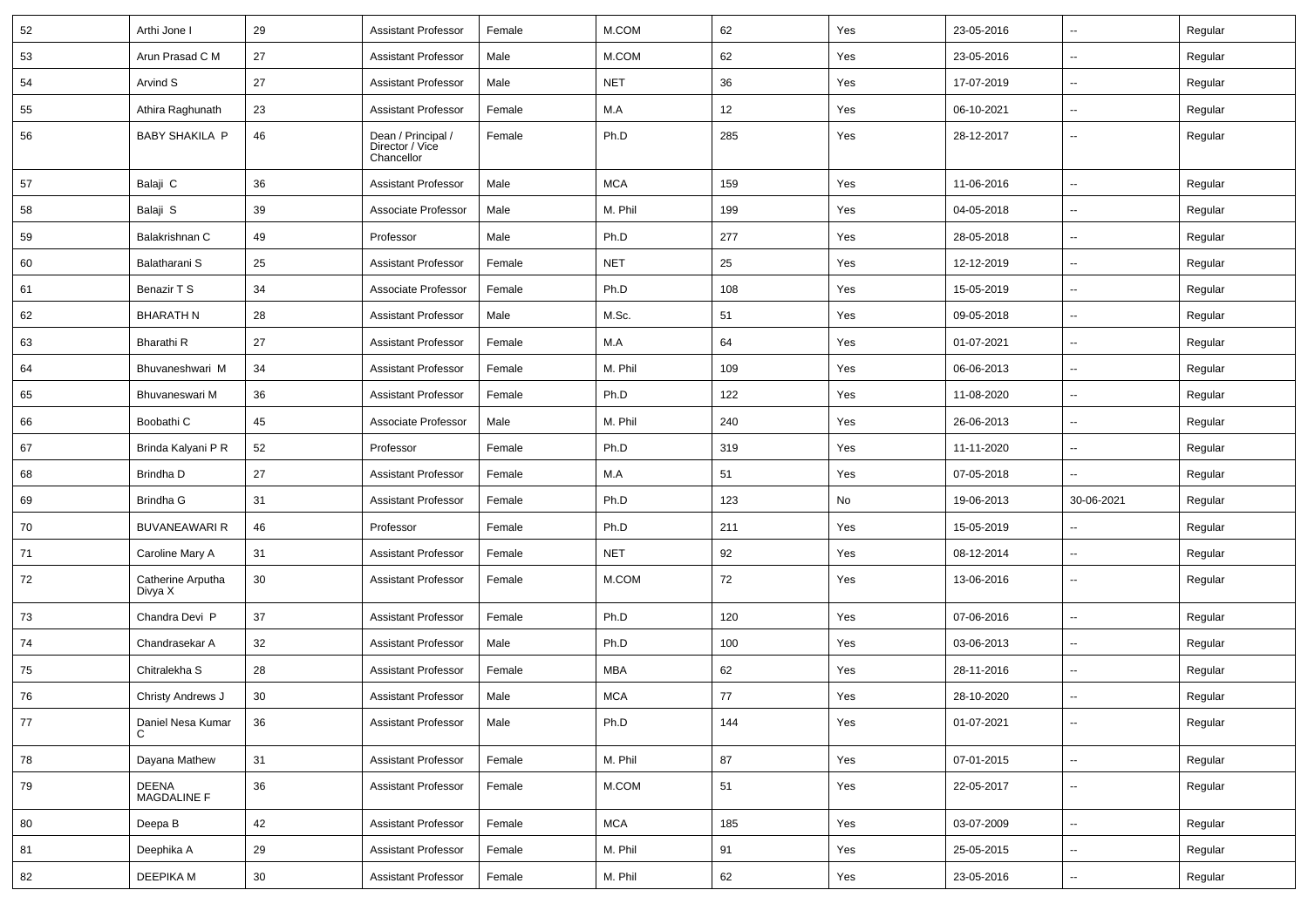| 83  | Deepika R                        | 31 | <b>Assistant Professor</b> | Female | M.COM                  | 50  | Yes | 22-05-2017 | ⊶.                       | Regular |
|-----|----------------------------------|----|----------------------------|--------|------------------------|-----|-----|------------|--------------------------|---------|
| 84  | Deepthi <sub>S</sub>             | 28 | <b>Assistant Professor</b> | Female | M.Sc.                  | 56  | Yes | 28-11-2016 | -−                       | Regular |
| 85  | Deesha S                         | 30 | <b>Assistant Professor</b> | Female | M.Sc.                  | 72  | No  | 01-09-2020 | 30-07-2021               | Regular |
| 86  | <b>DEVA VINOTHINI</b><br>PRIYA D | 37 | <b>Assistant Professor</b> | Female | M. Phil                | 62  | Yes | 23-05-2016 |                          | Regular |
| 87  | <b>DEVAKIM</b>                   | 40 | Associate Professor        | Female | Ph.D                   | 123 | Yes | 15-05-2019 | ⊶.                       | Regular |
| 88  | Devaraju S                       | 45 | Professor                  | Male   | Ph.D                   | 232 | Yes | 16-05-2019 | --                       | Regular |
| 89  | Devendiran S                     | 41 | Associate Professor        | Male   | Ph.D                   | 158 | Yes | 15-05-2019 | $\overline{\phantom{a}}$ | Regular |
| 90  | Devika P                         | 39 | <b>Assistant Professor</b> | Female | M. Phil                | 164 | Yes | 17-05-2010 | ⊶.                       | Regular |
| 91  | Devika Rani Dhivya               | 32 | <b>Assistant Professor</b> | Female | M. Phil                | 110 | Yes | 10-12-2012 | −−                       | Regular |
| 92  | Devikalyani S                    | 44 | Associate Professor        | Female | Ph.D                   | 204 | Yes | 03-05-2018 | -−                       | Regular |
| 93  | Dhana Priyadharsini              | 27 | <b>Assistant Professor</b> | Female | M.Sc.                  | 64  | Yes | 15-06-2016 | $\overline{\phantom{a}}$ | Regular |
| 94  | Dhanalakshmi S                   | 40 | Professor                  | Female | Ph.D                   | 205 | Yes | 05-12-2014 | $\sim$                   | Regular |
| 95  | DHANALAKSHMI C                   | 56 | Professor                  | Female | Ph.D                   | 256 | Yes | 28-11-2016 | --                       | Regular |
| 96  | Dhanalakshmi M                   | 42 | <b>Assistant Professor</b> | Female | M.Sc.                  | 187 | Yes | 01-07-2021 | --                       | Regular |
| 97  | Dhaya M                          | 26 | <b>Assistant Professor</b> | Female | <b>NET</b>             | 38  | Yes | 09-05-2018 | ⊷.                       | Regular |
| 98  | Dheepiga S                       | 22 | <b>Assistant Professor</b> | Female | M.COM                  | 4   | Yes | 01-10-2021 | ⊷.                       | Regular |
| 99  | Dhinushiya B                     | 25 | <b>Assistant Professor</b> | Female | M.COM                  | 31  | Yes | 01-09-2018 | --                       | Regular |
| 100 | Dhivya J                         | 33 | <b>Assistant Professor</b> | Female | Ph.D                   | 127 | Yes | 03-12-2021 | $\overline{\phantom{a}}$ | Regular |
| 101 | Divya Anish M                    | 37 | <b>Assistant Professor</b> | Female | Ph.D                   | 184 | Yes | 15-07-2021 | --                       | Regular |
| 102 | Divya K                          | 28 | <b>Assistant Professor</b> | Female | M. Phil                | 56  | Yes | 28-11-2016 | -−                       | Regular |
| 103 | Durgadevi S                      | 30 | <b>Assistant Professor</b> | Female | M. Phil                | 89  | Yes | 26-05-2014 | $\sim$                   | Regular |
| 104 | <b>ELSY GNANA</b><br>PUSHPAM A   | 28 | <b>Assistant Professor</b> | Female | M. Phil                | 62  | Yes | 23-05-2016 | −−                       | Regular |
| 105 | <b>ESHA RAFFIE B</b>             | 38 | <b>Assistant Professor</b> | Male   | Ph.D                   | 27  | Yes | 15-05-2019 | $\sim$                   | Regular |
| 106 | Evangeline Kirupa                | 27 | <b>Assistant Professor</b> | Female | MBA                    | 55  | Yes | 09-05-2018 | --                       | Regular |
| 107 | Flora Isabel Mary S              | 37 | Associate Professor        | Female | MBA                    | 187 | Yes | 01-07-2021 | $\overline{\phantom{a}}$ | Regular |
| 108 | Gayathiri Devi C                 | 44 | Professor                  | Female | Ph.D                   | 210 | Yes | 01-01-2015 | $\sim$                   | Regular |
| 109 | Gayathri N                       | 28 | <b>Assistant Professor</b> | Female | M.Sc.                  | 69  | Yes | 01-06-2016 | Ξ.                       | Regular |
| 110 | Gayathri N                       | 31 | <b>Assistant Professor</b> | Female | <b>SLET</b>            | 76  | Yes | 25-05-2016 | Щ,                       | Regular |
| 111 | Geetha K                         | 35 | <b>Assistant Professor</b> | Female | M. Phil                | 125 | Yes | 25-05-2015 | $\overline{\phantom{a}}$ | Regular |
| 112 | <b>GEETHAN</b>                   | 52 | <b>Assistant Professor</b> | Female | MBA                    | 267 | Yes | 22-03-2019 | $\overline{\phantom{a}}$ | Regular |
| 113 | <b>GEETHAR</b>                   | 26 | <b>Assistant Professor</b> | Female | MTTM(Tour &<br>Travel) | 40  | Yes | 01-04-2019 | ⊷                        | Regular |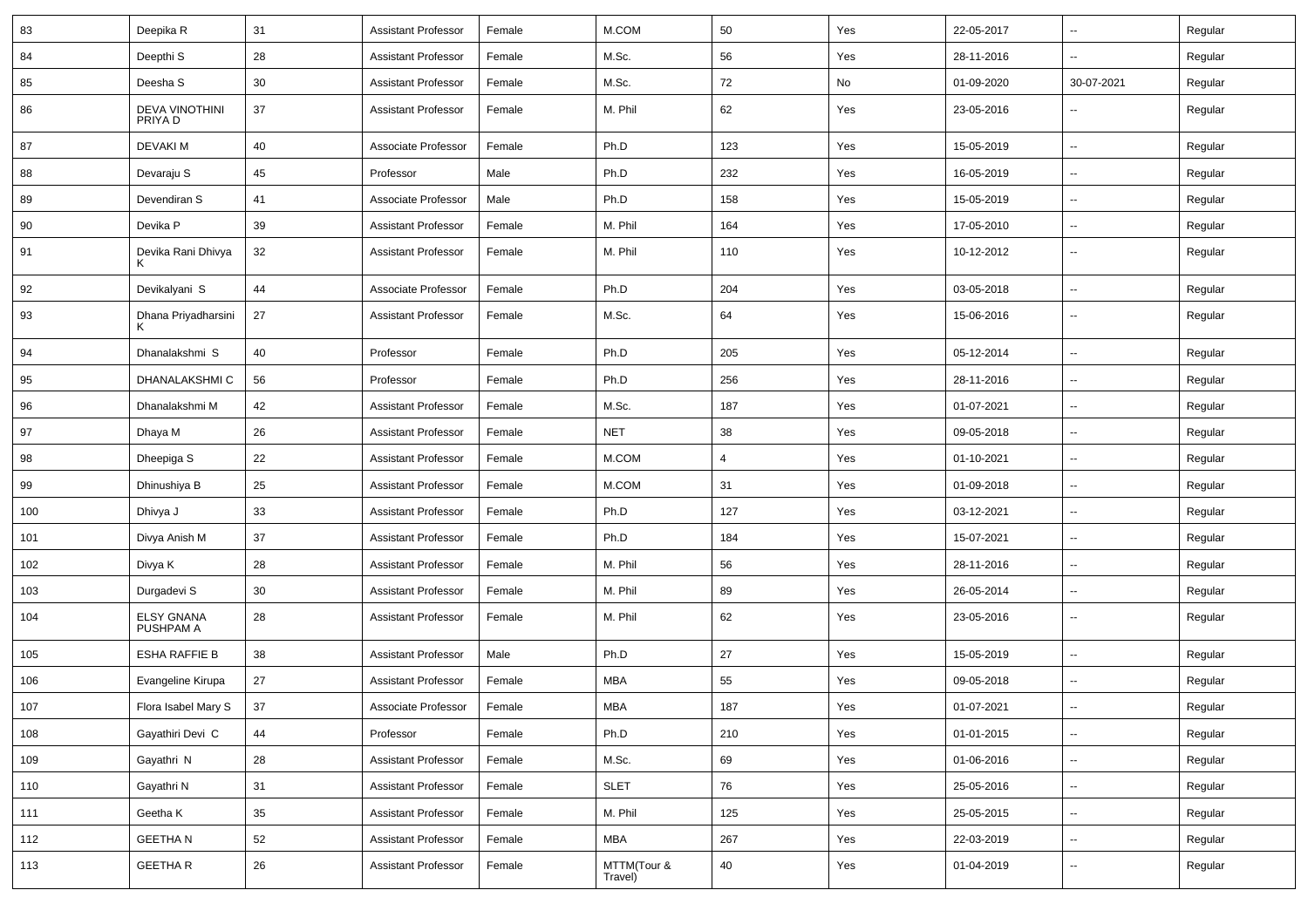| 114 | Gino Joseph              | 28              | <b>Assistant Professor</b>                          | Female | M. Phil    | 48             | Yes | 15-07-2021 | $\overline{\phantom{a}}$ | Regular |
|-----|--------------------------|-----------------|-----------------------------------------------------|--------|------------|----------------|-----|------------|--------------------------|---------|
| 115 | Gokila P                 | 30 <sup>°</sup> | <b>Assistant Professor</b>                          | Female | M. Phil    | 97             | Yes | 03-06-2013 | $\overline{\phantom{a}}$ | Regular |
| 116 | <b>GOPINATH M</b>        | 27              | <b>Assistant Professor</b>                          | Male   | M.Sc.      | 51             | Yes | 09-05-2018 |                          | Regular |
| 117 | GOWRI J                  | 41              | Professor                                           | Female | Ph.D       | 207            | Yes | 02-05-2018 | $\overline{\phantom{a}}$ | Regular |
| 118 | Gowri Lingeswari         | 39              | <b>Assistant Professor</b>                          | Female | <b>MBA</b> | 193            | Yes | 04-12-2020 | ⊷.                       | Regular |
| 119 | Gowri P                  | 29              | <b>Assistant Professor</b>                          | Female | M. Phil    | 74             | Yes | 10-06-2015 | Ξ.                       | Regular |
| 120 | <b>GOWRISHANKAR</b><br>R | 32              | <b>Assistant Professor</b>                          | Female | M.COM      | 62             | Yes | 23-05-2016 | $\sim$                   | Regular |
| 121 | Hari Priya K             | 33              | Associate Professor                                 | Female | Ph.D       | 124            | Yes | 13-06-2019 | Ц.                       | Regular |
| 122 | Haripriya A              | 24              | <b>Assistant Professor</b>                          | Female | M.Sc.      | 18             | Yes | 21-12-2020 | $\sim$                   | Regular |
| 123 | <b>HARISHCHANDER</b>     | 33              | Associate Professor                                 | Male   | Ph.D       | 129            | No  | 15-05-2019 | 30-07-2021               | Regular |
| 124 | Haritha Rajan Baby       | 23              | <b>Assistant Professor</b>                          | Female | <b>NET</b> | 6              | Yes | 01-07-2021 | н.                       | Regular |
| 125 | Harivadhani C R          | 23              | <b>Assistant Professor</b>                          | Female | M.COM      | 6              | Yes | 09-08-2021 | н.                       | Regular |
| 126 | Hemalatha B              | 49              | Associate Professor                                 | Female | <b>NET</b> | 235            | Yes | 15-05-2019 | $\overline{\phantom{a}}$ | Regular |
| 127 | Hemalatha M              | 24              | <b>Assistant Professor</b>                          | Female | <b>NET</b> | 22             | Yes | 23-11-2020 | Ξ.                       | Regular |
| 128 | <b>HEMAPRIYA K E</b>     | 32              | <b>Assistant Professor</b>                          | Female | M. Phil    | 108            | Yes | 07-05-2018 | Ξ.                       | Regular |
| 129 | Henry Kishore S          | 42              | Professor                                           | Male   | Ph.D       | 217            | Yes | 04-05-2018 | $\sim$                   | Regular |
| 130 | <b>INDHUJI R T</b>       | 33              | <b>Assistant Professor</b>                          | Female | <b>MBA</b> | 120            | Yes | 01-09-2018 | --                       | Regular |
| 131 | INDHUMATHI S             | 38              | <b>Assistant Professor</b>                          | Female | M. Phil    | 132            | Yes | 03-05-2018 | $\sim$                   | Regular |
| 132 | Indumathi P              | 35              | <b>Assistant Professor</b>                          | Female | M. Phil    | 144            | Yes | 30-05-2016 |                          | Regular |
| 133 | Iswarya K                | 28              | <b>Assistant Professor</b>                          | Female | M.A        | 52             | No  | 23-05-2017 | 28-07-2021               | Regular |
| 134 | <b>ISWARYA M</b>         | 30              | <b>Assistant Professor</b>                          | Female | M. Phil    | 75             | Yes | 27-05-2019 | Щ,                       | Regular |
| 135 | Jambunathan S            | 33              | <b>Assistant Professor</b>                          | Male   | M.Sc.      | 135            | Yes | 11-06-2016 | $\sim$                   | Regular |
| 136 | Janaki P                 | 35              | <b>Assistant Professor</b>                          | Female | M. Phil    | 121            | Yes | 10-06-2011 | н.                       | Regular |
| 137 | Jaya Prakash N           | 37              | <b>Assistant Professor</b>                          | Male   | M. Phil    | 138            | Yes | 13-06-2016 | $\overline{\phantom{a}}$ | Regular |
| 138 | Jayabalaji K A           | 42              | Associate Professor                                 | Male   | Ph.D       | 186            | Yes | 01-02-2022 | Ξ.                       | Regular |
| 139 | JAYACHANDRAN             | 31              | Assistant Professor                                 | Male   | <b>MCA</b> | 109            | Yes | 28-05-2018 |                          | Regular |
| 140 | Jayapriya J              | 22              | <b>Assistant Professor</b>                          | Female | M.Sc.      | $\overline{4}$ | Yes | 15-07-2021 | н.                       | Regular |
| 141 | Jayashree S              | 32              | Assistant Professor                                 | Female | M. Phil    | 100            | Yes | 03-06-2013 | $\overline{\phantom{a}}$ | Regular |
| 142 | Jayashri P               | 24              | <b>Assistant Professor</b>                          | Female | M.Sc.      | 25             | Yes | 29-07-2019 | щ.                       | Regular |
| 143 | Jeen Marseline K S       | 50              | Dean / Principal /<br>Director / Vice<br>Chancellor | Female | Ph.D       | 302            | Yes | 11-07-2007 | $\sim$                   | Regular |
| 144 | Jeevarathinam A          | 39              | <b>Assistant Professor</b>                          | Female | M. Phil    | 193            | Yes | 27-05-2019 | $\sim$                   | Regular |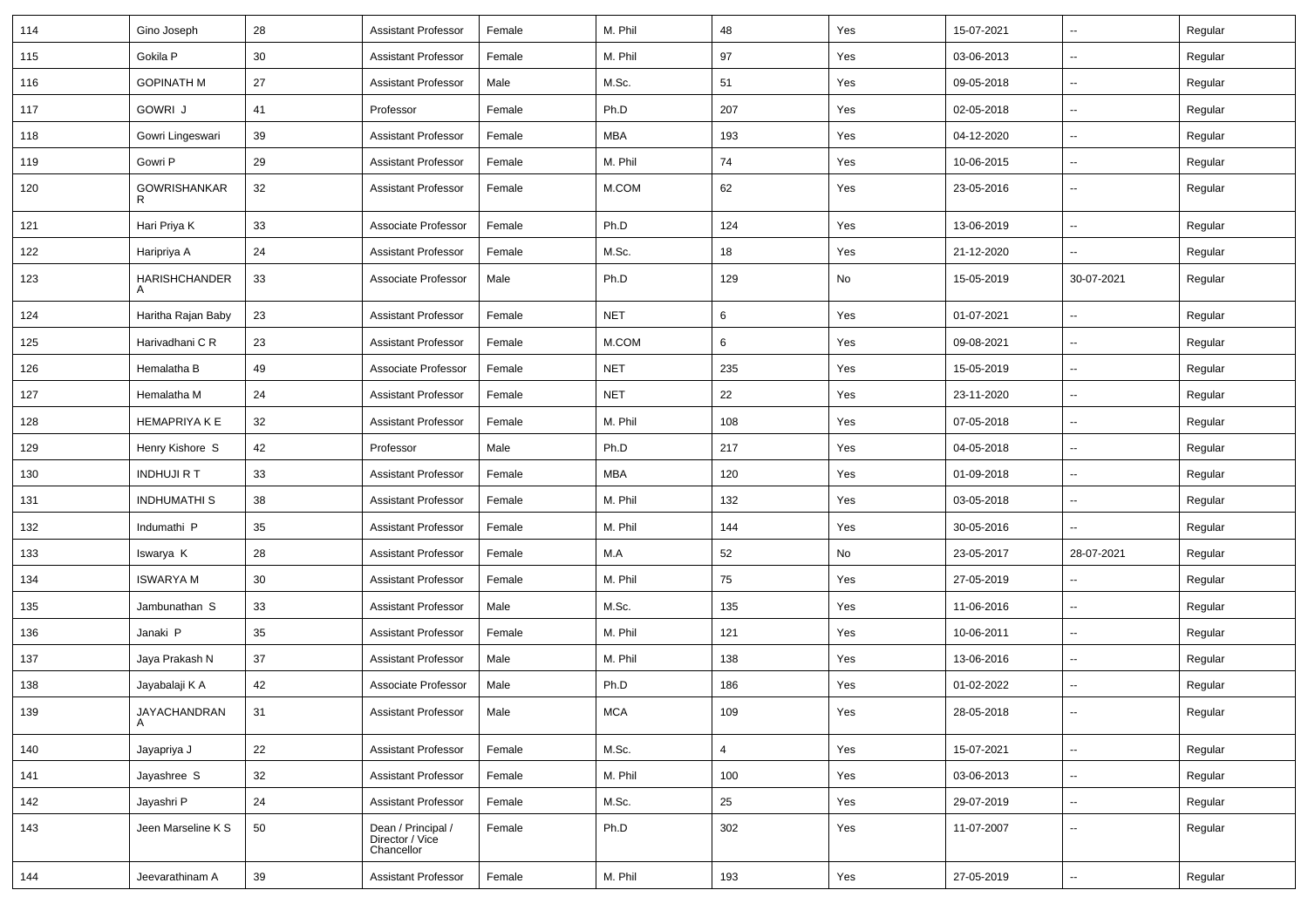| 145 | Jeevitha I             | 34 | <b>Assistant Professor</b> | Female | <b>MCA</b> | 133 | Yes | 03-06-2015 | $\overline{\phantom{a}}$ | Regular |
|-----|------------------------|----|----------------------------|--------|------------|-----|-----|------------|--------------------------|---------|
| 146 | JENEFA JEYARAJ         | 28 | <b>Assistant Professor</b> | Female | <b>NET</b> | 48  | Yes | 15-05-2019 | Ξ.                       | Regular |
| 147 | Jenifer M              | 31 | <b>Assistant Professor</b> | Female | M. Phil    | 96  | Yes | 22-11-2013 | --                       | Regular |
| 148 | Jenifer V              | 22 | <b>Assistant Professor</b> | Female | M.COM      | 15  | Yes | 02-11-2020 | $\overline{\phantom{a}}$ | Regular |
| 149 | Jerin J                | 22 | <b>Assistant Professor</b> | Female | M.Sc.      | 18  | Yes | 01-07-2021 | $\overline{\phantom{a}}$ | Regular |
| 150 | Jesintha P             | 34 | <b>Assistant Professor</b> | Female | M. Phil    | 125 | Yes | 13-06-2016 | $\overline{\phantom{a}}$ | Regular |
| 151 | JEYANTHI V             | 49 | Professor                  | Female | Ph.D       | 255 | Yes | 15-05-2019 | $\sim$                   | Regular |
| 152 | Jeypriya S             | 44 | Associate Professor        | Female | M. Phil    | 222 | Yes | 01-07-2021 | $\sim$                   | Regular |
| 153 | Jhansi M               | 39 | <b>Assistant Professor</b> | Female | M.Sc.      | 131 | Yes | 17-12-2019 | $\overline{\phantom{a}}$ | Regular |
| 154 | Jincy S                | 26 | Assistant Professor        | Female | M.COM      | 27  | Yes | 15-05-2019 | $\overline{\phantom{a}}$ | Regular |
| 155 | Jisha K                | 32 | <b>Assistant Professor</b> | Female | <b>NET</b> | 54  | Yes | 07-12-2020 | $\overline{\phantom{a}}$ | Regular |
| 156 | Joselin J              | 36 | <b>Assistant Professor</b> | Female | M. Phil    | 161 | Yes | 12-06-2009 | Ξ.                       | Regular |
| 157 | Joseline Steffi I      | 28 | <b>Assistant Professor</b> | Female | M. Phil    | 39  | Yes | 15-05-2019 | Ξ.                       | Regular |
| 158 | JOSEPH VINOTH M        | 24 | <b>Assistant Professor</b> | Male   | <b>NET</b> | 26  | Yes | 15-05-2019 | $\sim$                   | Regular |
| 159 | JOSHINA ROZARIO        | 24 | <b>Assistant Professor</b> | Female | M.A        | 26  | Yes | 15-05-2019 | $\overline{\phantom{a}}$ | Regular |
| 160 | Julian Gnana Dhas<br>C | 44 | Professor                  | Male   | <b>NET</b> | 243 | Yes | 02-06-2014 | н.                       | Regular |
| 161 | Kalakumari T           | 44 | Professor                  | Female | Ph.D       | 233 | Yes | 23-05-2016 | Ξ.                       | Regular |
| 162 | Kanimozhi N            | 34 | <b>Assistant Professor</b> | Female | M.Sc.      | 135 | Yes | 15-06-2011 | $\overline{\phantom{a}}$ | Regular |
| 163 | Karmenivannan P        | 41 | Professor                  | Male   | Ph.D       | 193 | Yes | 02-05-2018 | -−                       | Regular |
| 164 | Karthika S             | 31 | Associate Professor        | Female | M. Phil    | 82  | No  | 08-12-2014 | 27-08-2021               | Regular |
| 165 | Karthika P             | 42 | <b>Assistant Professor</b> | Female | M. Phil    | 205 | Yes | 09-06-2014 | $\overline{\phantom{a}}$ | Regular |
| 166 | <b>KARTHIKEYAN C</b>   | 29 | <b>Assistant Professor</b> | Male   | M.Sc.      | 63  | Yes | 25-05-2015 | н.                       | Regular |
| 167 | Kathirvel K            | 42 | Associate Professor        | Male   | Ph.D       | 171 | Yes | 12-01-2009 | $\overline{\phantom{a}}$ | Regular |
| 168 | Kaveri A               | 31 | <b>Assistant Professor</b> | Female | <b>MCA</b> | 61  | Yes | 09-06-2017 | н.                       | Regular |
| 169 | Kavialakshmi           | 34 | <b>Assistant Professor</b> | Female | <b>MBA</b> | 120 | Yes | 01-06-2012 | $\overline{\phantom{a}}$ | Regular |
| 170 | Kavipriya R            | 23 | <b>Assistant Professor</b> | Female | M.COM      | 18  | Yes | 05-11-2020 | Ξ.                       | Regular |
| 171 | Kavitha M              | 40 | <b>Assistant Professor</b> | Female | M. Phil    | 122 | Yes | 23-05-2016 | $\sim$                   | Regular |
| 172 | Kavitha I J            | 37 | Associate Professor        | Female | Ph.D       | 172 | Yes | 22-11-2010 | н.                       | Regular |
| 173 | Kavitha M              | 34 | Associate Professor        | Female | Ph.D       | 99  | Yes | 03-06-2013 | $\sim$                   | Regular |
| 174 | Kavitha R              | 41 | Associate Professor        | Female | Ph.D       | 182 | Yes | 01-06-2007 | $\sim$                   | Regular |
| 175 | <b>KAVITHA S K</b>     | 38 | <b>Assistant Professor</b> | Female | M. Phil    | 39  | Yes | 12-06-2019 | $\sim$                   | Regular |
| 176 | Kavithamani M          | 43 | Associate Professor        | Female | Ph.D       | 88  | Yes | 26-05-2014 | Ξ.                       | Regular |
| 177 | Kayathri Devi D        | 27 | <b>Assistant Professor</b> | Female | M. Phil    | 61  | No  | 25-06-2018 | 30-07-2021               | Regular |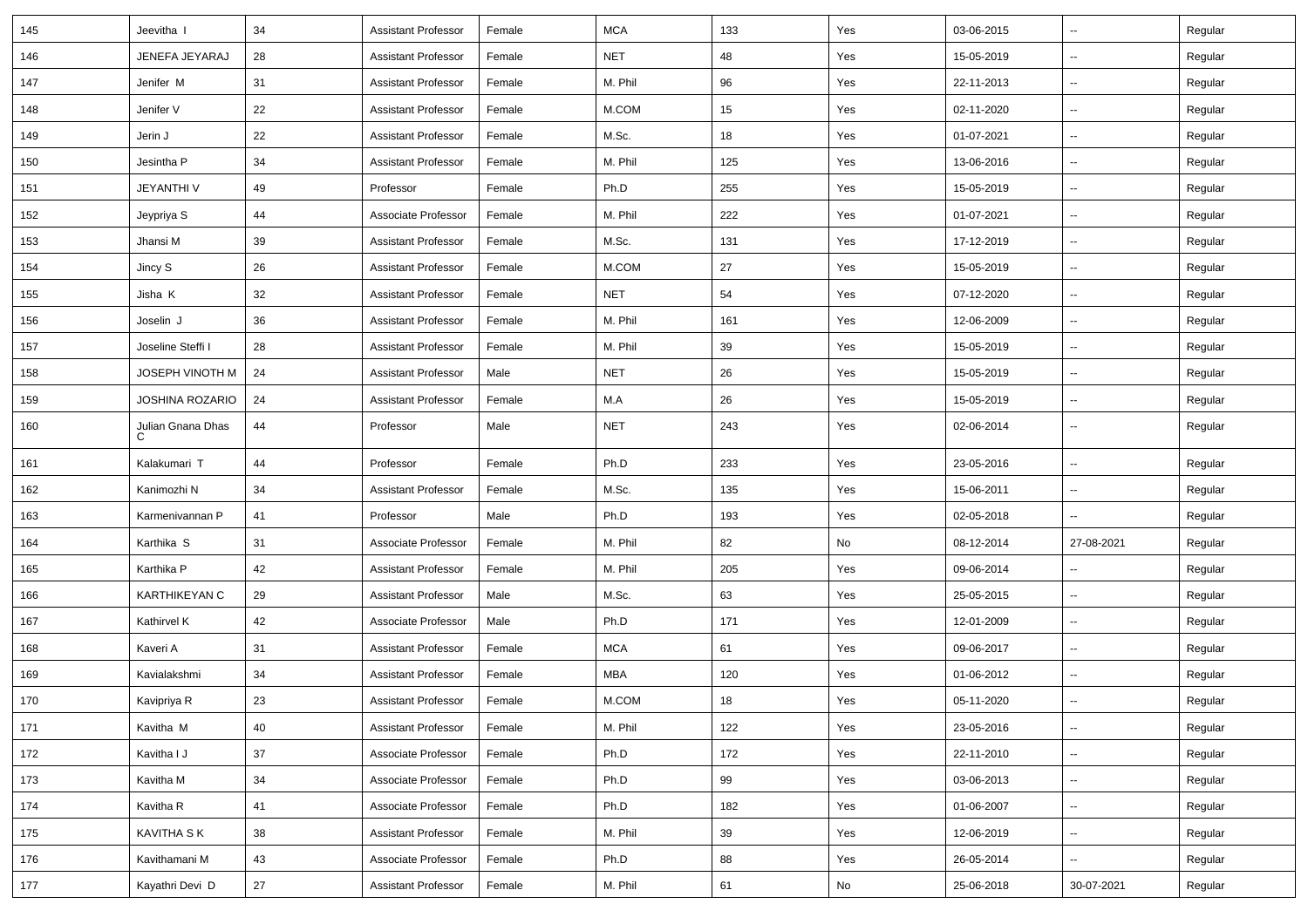| 178 | Keerthika M         | 24 | <b>Assistant Professor</b> | Female | <b>NET</b> | 26  | No  | 15-05-2019 | 23-07-2021               | Regular |
|-----|---------------------|----|----------------------------|--------|------------|-----|-----|------------|--------------------------|---------|
| 179 | Ketzial Jebaseeli K | 33 | <b>Assistant Professor</b> | Female | <b>MCA</b> | 122 | Yes | 01-06-2012 | $\overline{\phantom{a}}$ | Regular |
| 180 | Kirthika B          | 32 | <b>Assistant Professor</b> | Female | SET        | 122 | Yes | 01-06-2012 | $\overline{\phantom{a}}$ | Regular |
| 181 | Kovarthini M        | 27 | <b>Assistant Professor</b> | Female | M.COM      | 63  | Yes | 08-06-2016 | $\overline{\phantom{a}}$ | Regular |
| 182 | KOWSALYA S          | 31 | <b>Assistant Professor</b> | Female | M. Phil    | 74  | Yes | 10-05-2018 | $\overline{\phantom{a}}$ | Regular |
| 183 | Krishnadas M N      | 40 | Associate Professor        | Male   | M. Phil    | 230 | Yes | 09-05-2018 | Ξ.                       | Regular |
| 184 | Krishnakumar S      | 32 | <b>Assistant Professor</b> | Male   | MBA        | 45  | Yes | 20-12-2017 | $\sim$                   | Regular |
| 185 | Krishnamoorthy S B  | 72 | Professor                  | Male   | Ph.D       | 548 | Yes | 10-06-2007 | $\overline{\phantom{a}}$ | Regular |
| 186 | Kumarasamy T        | 30 | <b>Assistant Professor</b> | Male   | Ph.D       | 84  | Yes | 23-05-2016 | $\overline{\phantom{a}}$ | Regular |
| 187 | KUMARESAN C         | 36 | Associate Professor        | Male   | Ph.D       | 134 | Yes | 13-06-2018 | --                       | Regular |
| 188 | Kundalakesi M       | 38 | <b>Assistant Professor</b> | Female | M. Phil    | 183 | Yes | 09-06-2011 | $\overline{\phantom{a}}$ | Regular |
| 189 | Kungumaraj E        | 34 | <b>Assistant Professor</b> | Male   | Ph.D       | 124 | Yes | 01-06-2015 | Ξ.                       | Regular |
| 190 | Lalitha R           | 42 | Associate Professor        | Female | <b>SET</b> | 246 | Yes | 18-07-2005 | Ξ.                       | Regular |
| 191 | Lalitha S           | 46 | Associate Professor        | Female | Ph.D       | 171 | Yes | 20-05-2019 | -−                       | Regular |
| 192 | Lavanya G           | 36 | <b>Assistant Professor</b> | Female | M. Phil    | 123 | Yes | 28-12-2020 | Щ,                       | Regular |
| 193 | Lekha J             | 37 | Associate Professor        | Female | Ph.D       | 184 | Yes | 19-05-2010 | $\overline{\phantom{a}}$ | Regular |
| 194 | Logeswari P         | 35 | <b>Assistant Professor</b> | Female | Ph.D       | 37  | Yes | 18-05-2019 | $\overline{\phantom{a}}$ | Regular |
| 195 | Maadhini A          | 27 | <b>Assistant Professor</b> | Female | <b>NET</b> | 49  | Yes | 07-05-2018 | $\overline{\phantom{a}}$ | Regular |
| 196 | <b>MADHAN V</b>     | 29 | <b>Assistant Professor</b> | Male   | <b>SET</b> | 27  | Yes | 15-05-2019 | $\sim$                   | Regular |
| 197 | Madhu Pearl R       | 33 | <b>Assistant Professor</b> | Female | Ph.D       | 132 | Yes | 15-07-2021 | $\overline{\phantom{a}}$ | Regular |
| 198 | <b>MADHUMITHA T</b> | 26 | <b>Assistant Professor</b> | Female | M.COM      | 36  | Yes | 15-05-2019 | Ξ.                       | Regular |
| 199 | Madhuranjani B      | 28 | <b>Assistant Professor</b> | Female | M. Phil    | 51  | Yes | 11-05-2018 | $\overline{\phantom{a}}$ | Regular |
| 200 | Mahalakshmi D       | 37 | <b>Assistant Professor</b> | Female | <b>MBA</b> | 108 | Yes | 08-10-2021 | $\overline{\phantom{a}}$ | Regular |
| 201 | Mahalakshmi S       | 35 | <b>Assistant Professor</b> | Female | <b>MBA</b> | 88  | Yes | 25-05-2015 | $\overline{\phantom{a}}$ | Regular |
| 202 | Malarkodi K P       | 36 | <b>Assistant Professor</b> | Female | Ph.D       | 151 | Yes | 25-05-2015 | $\overline{\phantom{a}}$ | Regular |
| 203 | Malarvizhi K        | 29 | <b>Assistant Professor</b> | Female | M. Phil    | 63  | Yes | 30-05-2016 | н.                       | Regular |
| 204 | Manasa P            | 24 | <b>Assistant Professor</b> | Female | MBA        | 25  | Yes | 01-08-2019 | $\overline{\phantom{a}}$ | Regular |
| 205 | Manikandan M        | 41 | Professor                  | Male   | Ph.D       | 222 | Yes | 19-08-2002 | $\sim$                   | Regular |
| 206 | Manikandan C        | 34 | <b>Assistant Professor</b> | Male   | M. Phil    | 123 | Yes | 08-06-2016 | $\overline{\phantom{a}}$ | Regular |
| 207 | MANJU PARKAVI P     | 39 | <b>Assistant Professor</b> | Female | $M.$ COM   | 158 | Yes | 15-05-2019 | $\sim$                   | Regular |
| 208 | Manjula M           | 35 | Associate Professor        | Female | Ph.D       | 121 | No  | 10-05-2018 | 30-07-2021               | Regular |
| 209 | Manjutha M          | 27 | <b>Assistant Professor</b> | Female | M.Sc.      | 83  | Yes | 18-08-2020 | н.                       | Regular |
| 210 | Manoj K             | 24 | <b>Assistant Professor</b> | Male   | M.COM      | 27  | Yes | 27-05-2019 | ₩,                       | Regular |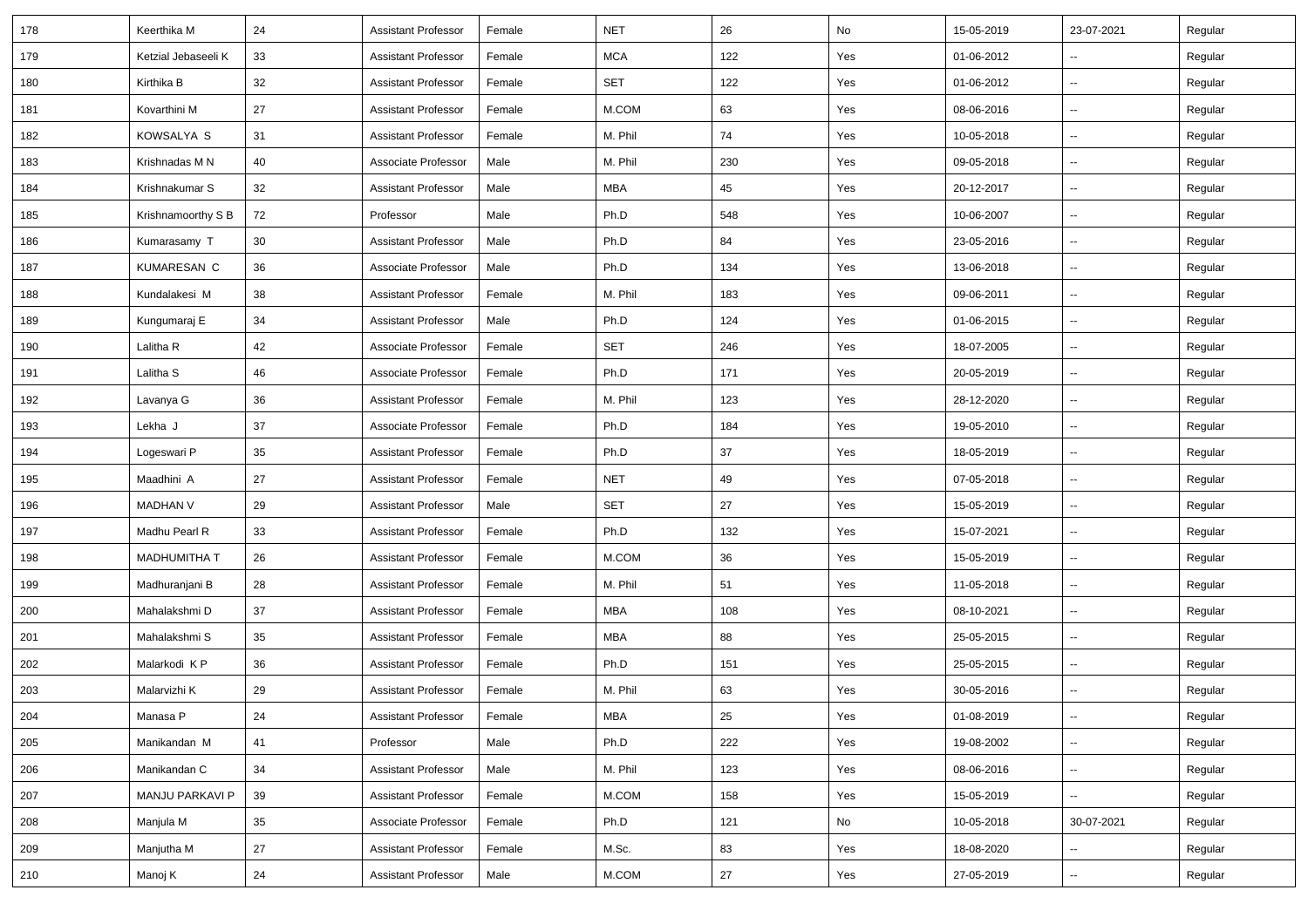| 211 | Maria Josephine                        | 40 | Professor                                           | Female | Ph.D       | 224 | Yes | 18-12-2020 | $\overline{\phantom{a}}$ | Regular |
|-----|----------------------------------------|----|-----------------------------------------------------|--------|------------|-----|-----|------------|--------------------------|---------|
| 212 | Mariya rennie R                        | 25 | <b>Assistant Professor</b>                          | Female | M.COM      | 6   | Yes | 15-07-2021 | -−                       | Regular |
| 213 | Marysaranya J                          | 33 | <b>Assistant Professor</b>                          | Female | Ph.D       | 135 | Yes | 01-06-2016 | $\overline{\phantom{a}}$ | Regular |
| 214 | MEDHUNHASHINI<br>D <sub>R</sub>        | 33 | <b>Assistant Professor</b>                          | Female | M. Phil    | 123 | Yes | 15-05-2019 | --                       | Regular |
| 215 | Meena Preethi B                        | 35 | Dean / Principal /<br>Director / Vice<br>Chancellor | Female | M. Phil    | 159 | Yes | 18-05-2010 | $\overline{\phantom{a}}$ | Regular |
| 216 | <b>MEENATCHI</b><br><b>SOMASUNDARI</b> | 46 | Associate Professor                                 | Female | Ph.D       | 126 | Yes | 04-05-2018 | $\overline{\phantom{a}}$ | Regular |
| 217 | Mehmudha M                             | 52 | Associate Professor                                 | Female | Ph.D       | 135 | Yes | 25-05-2015 | $\overline{\phantom{a}}$ | Regular |
| 218 | Mirunalini K                           | 25 | <b>Assistant Professor</b>                          | Female | M.COM      | 39  | Yes | 09-05-2018 | $\overline{\phantom{a}}$ | Regular |
| 219 | Mohan P                                | 47 | Associate Professor                                 | Male   | Ph.D       | 168 | Yes | 26-05-2010 | --                       | Regular |
| 220 | Mohana Priya B                         | 33 | <b>Assistant Professor</b>                          | Female | <b>NET</b> | 87  | Yes | 16-07-2014 | $\overline{\phantom{a}}$ | Regular |
| 221 | Mohanapriya T                          | 25 | <b>Assistant Professor</b>                          | Female | M.COM      | 30  | Yes | 15-07-2021 | $\overline{\phantom{a}}$ | Regular |
| 222 | Moorthy R                              | 42 | Associate Professor                                 | Male   | Ph.D       | 246 | Yes | 01-04-2010 | $\overline{\phantom{a}}$ | Regular |
| 223 | <b>MOUNIKA P</b>                       | 25 | <b>Assistant Professor</b>                          | Male   | M.Sc.      | 27  | Yes | 06-06-2019 | $\overline{\phantom{a}}$ | Regular |
| 224 | Murali N                               | 45 | Professor                                           | Male   | Ph.D       | 247 | Yes | 02-06-2008 | $\overline{\phantom{a}}$ | Regular |
| 225 | Murugan S                              | 49 | Professor                                           | Male   | Ph.D       | 249 | Yes | 14-05-2018 | --                       | Regular |
| 226 | Myvizhi T                              | 33 | Associate Professor                                 | Female | Ph.D       | 75  | Yes | 25-05-2015 | $\overline{\phantom{a}}$ | Regular |
| 227 | NAGARATHINAM V                         | 41 | <b>Assistant Professor</b>                          | Female | M. Phil    | 138 | Yes | 15-05-2019 | $\overline{\phantom{a}}$ | Regular |
| 228 | Nalina A K                             | 40 | <b>Assistant Professor</b>                          | Female | Ph.D       | 191 | Yes | 01-07-2021 | ⊷.                       | Regular |
| 229 | Nalini K                               | 31 | <b>Assistant Professor</b>                          | Female | M. Phil    | 121 | Yes | 21-01-2013 | $\overline{\phantom{a}}$ | Regular |
| 230 | Nancy M                                | 31 | <b>Assistant Professor</b>                          | Female | <b>NET</b> | 55  | No  | 14-09-2019 | 30-07-2021               | Regular |
| 231 | Nandhini B                             | 36 | Associate Professor                                 | Female | Ph.D       | 77  | No  | 13-06-2016 | 23-07-2021               | Regular |
| 232 | NANDHINI V                             | 25 | <b>Assistant Professor</b>                          | Female | M. Phil    | 30  | Yes | 06-06-2019 | $\overline{a}$           | Regular |
| 233 | NANDHINI V                             | 28 | <b>Assistant Professor</b>                          | Female | M.Sc.      | 48  | Yes | 10-05-2018 | ⊷.                       | Regular |
| 234 | Nandhini S                             | 47 | Associate Professor                                 | Female | M. Phil    | 216 | Yes | 03-06-2013 | -−                       | Regular |
| 235 | Narendhran S                           | 32 | Associate Professor                                 | Male   | Ph.D       | 93  | Yes | 11-06-2018 | $\sim$                   | Regular |
| 236 | <b>NARMATHA M</b>                      | 28 | <b>Assistant Professor</b>                          | Female | M. Phil    | 62  | Yes | 23-05-2016 | $\overline{\phantom{a}}$ | Regular |
| 237 | <b>NARMATHA S</b>                      | 27 | <b>Assistant Professor</b>                          | Female | M.Sc.      | 57  | Yes | 28-11-2016 | Ξ.                       | Regular |
| 238 | Nehru M                                | 33 | <b>Assistant Professor</b>                          | Male   | M.A        | 99  | Yes | 08-07-2013 | $\overline{\phantom{a}}$ | Regular |
| 239 | Nirmala shiny P                        | 34 | <b>Assistant Professor</b>                          | Female | M. Phil    | 98  | Yes | 23-05-2016 | $\overline{\phantom{a}}$ | Regular |
| 240 | Nirmala V                              | 40 | Associate Professor                                 | Female | Ph.D       | 121 | Yes | 15-05-2019 | н.                       | Regular |
| 241 | Nirmaladevi K                          | 30 | <b>Assistant Professor</b>                          | Female | M. Phil    | 76  | Yes | 25-05-2015 | $\sim$                   | Regular |
| 242 | NITHYA R                               | 33 | Associate Professor                                 | Female | Ph.D       | 123 | Yes | 15-05-2019 | н.                       | Regular |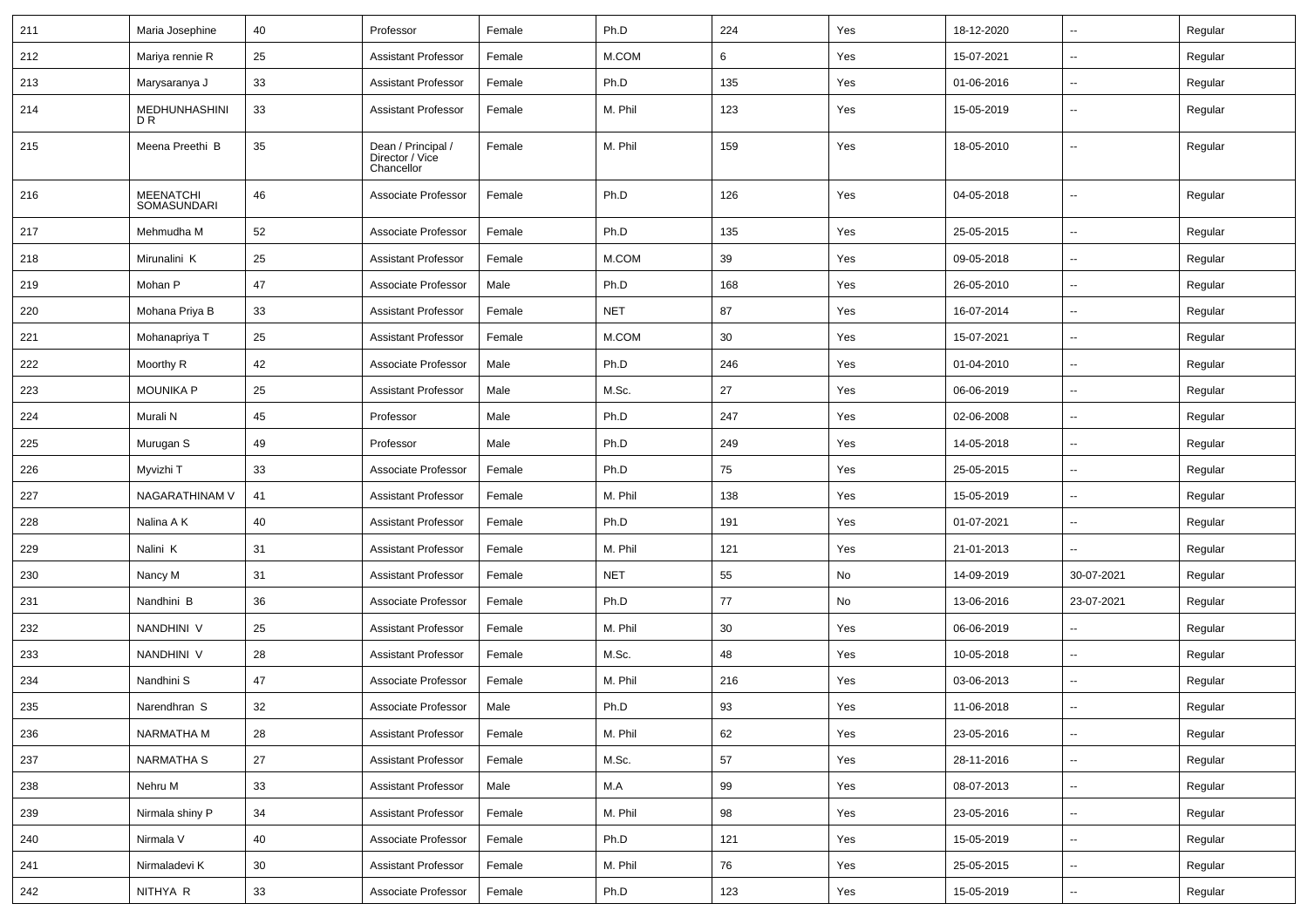| 243 | Nithya Priya M            | 29 | <b>Assistant Professor</b> | Female | M. Phil    | 76  | Yes | 25-05-2015 | $\overline{\phantom{a}}$ | Regular |
|-----|---------------------------|----|----------------------------|--------|------------|-----|-----|------------|--------------------------|---------|
| 244 | NITHYA S                  | 37 | <b>Assistant Professor</b> | Female | SET        | 171 | Yes | 15-05-2019 | Ξ.                       | Regular |
| 245 | Padmavathy D              | 46 | <b>Assistant Professor</b> | Female | M. Phil    | 206 | Yes | 23-05-2016 | --                       | Regular |
| 246 | PAMEELA T                 | 32 | <b>Assistant Professor</b> | Female | <b>MBA</b> | 78  | Yes | 22-03-2019 | -−                       | Regular |
| 247 | Parameswaran S            | 42 | Professor                  | Male   | Ph.D       | 248 | No  | 27-11-2020 | 30-07-2021               | Regular |
| 248 | PARTHEEBAN P              | 31 | <b>Assistant Professor</b> | Male   | Ph.D       | 27  | Yes | 15-05-2019 |                          | Regular |
| 249 | Parthiban T               | 32 | <b>Assistant Professor</b> | Male   | <b>MBA</b> | 123 | Yes | 12-06-2019 | $\sim$                   | Regular |
| 250 | Patil Sunita Vishnu       | 41 | <b>Assistant Professor</b> | Female | Ph.D       | 114 | Yes | 02-01-2020 | Ξ.                       | Regular |
| 251 | Patricia Raj              | 46 | <b>Assistant Professor</b> | Female | B.A        | 145 | Yes | 11-12-2017 | $\overline{\phantom{a}}$ | Regular |
| 252 | Pavithra C                | 27 | <b>Assistant Professor</b> | Female | M.Sc.      | 62  | Yes | 23-05-2016 | $\overline{\phantom{a}}$ | Regular |
| 253 | Ponnalagu K               | 46 | Professor                  | Female | Ph.D       | 250 | Yes | 25-05-2015 | $\overline{\phantom{a}}$ | Regular |
| 254 | Pooja P                   | 23 | <b>Assistant Professor</b> | Female | <b>MSW</b> | 6   | Yes | 15-07-2021 | $\overline{\phantom{a}}$ | Regular |
| 255 | Poornima K M              | 40 | <b>Assistant Professor</b> | Female | M. Phil    | 122 | Yes | 29-11-2016 | Ξ.                       | Regular |
| 256 | PRASANNA G                | 36 | <b>Assistant Professor</b> | Male   | M.A        | 177 | Yes | 01-09-2018 | $\sim$                   | Regular |
| 257 | PRASHANTH D               | 28 | <b>Assistant Professor</b> | Male   | <b>MBA</b> | 72  | Yes | 23-11-2020 | $\overline{\phantom{a}}$ | Regular |
| 258 | PRATHIBHA U               | 30 | <b>Assistant Professor</b> | Female | <b>MCA</b> | 85  | Yes | 30-05-2019 | $\overline{\phantom{a}}$ | Regular |
| 259 | Preethi S                 | 30 | <b>Assistant Professor</b> | Female | Ph.D       | 73  | Yes | 28-11-2016 | $\overline{\phantom{a}}$ | Regular |
| 260 | Preethi B                 | 32 | <b>Assistant Professor</b> | Female | M. Phil    | 99  | Yes | 26-11-2018 | $\overline{\phantom{a}}$ | Regular |
| 261 | Princess Carmel<br>Mary X | 38 | <b>Assistant Professor</b> | Female | Ph.D       | 168 | Yes | 02-06-2008 | $\overline{\phantom{a}}$ | Regular |
| 262 | PRISCILLA V               | 26 | <b>Assistant Professor</b> | Female | <b>NET</b> | 27  | Yes | 15-05-2019 | Ξ.                       | Regular |
| 263 | Priya Sri R               | 22 | <b>Assistant Professor</b> | Female | M.A        | 4   | Yes | 04-10-2021 | $\overline{\phantom{a}}$ | Regular |
| 264 | Priyadarshini B           | 36 | <b>Assistant Professor</b> | Female | <b>MCA</b> | 159 | Yes | 22-06-2011 | $\overline{\phantom{a}}$ | Regular |
| 265 | Priyadharsini R           | 36 | <b>Assistant Professor</b> | Female | M. Phil    | 87  | No  | 25-05-2019 | 30-07-2021               | Regular |
| 266 | Priyadharsini S           | 31 | <b>Assistant Professor</b> | Female | <b>NET</b> | 86  | Yes | 26-05-2014 | $\overline{\phantom{a}}$ | Regular |
| 267 | Priyanka S                | 31 | <b>Assistant Professor</b> | Female | Ph.D       | 39  | Yes | 10-05-2018 | --                       | Regular |
| 268 | Priyatharshini D          | 23 | <b>Assistant Professor</b> | Female | M.Sc(Phy)  | 6   | Yes | 01-07-2021 | Ξ.                       | Regular |
| 269 | Punitha <sub>S</sub>      | 32 | <b>Assistant Professor</b> | Female | M. Phil    | 108 | No  | 11-06-2018 | 25-06-2021               | Regular |
| 270 | Punitha S C               | 49 | Associate Professor        | Female | Ph.D       | 277 | Yes | 20-05-2019 | $\overline{\phantom{a}}$ | Regular |
| 271 | PUSHPALATHA M             | 38 | Associate Professor        | Female | Ph.D       | 144 | Yes | 22-05-2017 | $\sim$                   | Regular |
| 272 | Radha Krishnan S P        | 36 | <b>Assistant Professor</b> | Male   | MBA        | 192 | Yes | 16-06-2016 | $\sim$                   | Regular |
| 273 | Radha P                   | 37 | <b>Assistant Professor</b> | Female | <b>NET</b> | 135 | Yes | 03-08-2018 | $\sim$                   | Regular |
| 274 | Radhakrishnan P           | 47 | Professor                  | Male   | Ph.D       | 282 | Yes | 04-05-2018 | Ξ.                       | Regular |
| 275 | Radhika J                 | 38 | <b>Assistant Professor</b> | Female | M.COM      | 168 | Yes | 01-07-2021 | $\sim$                   | Regular |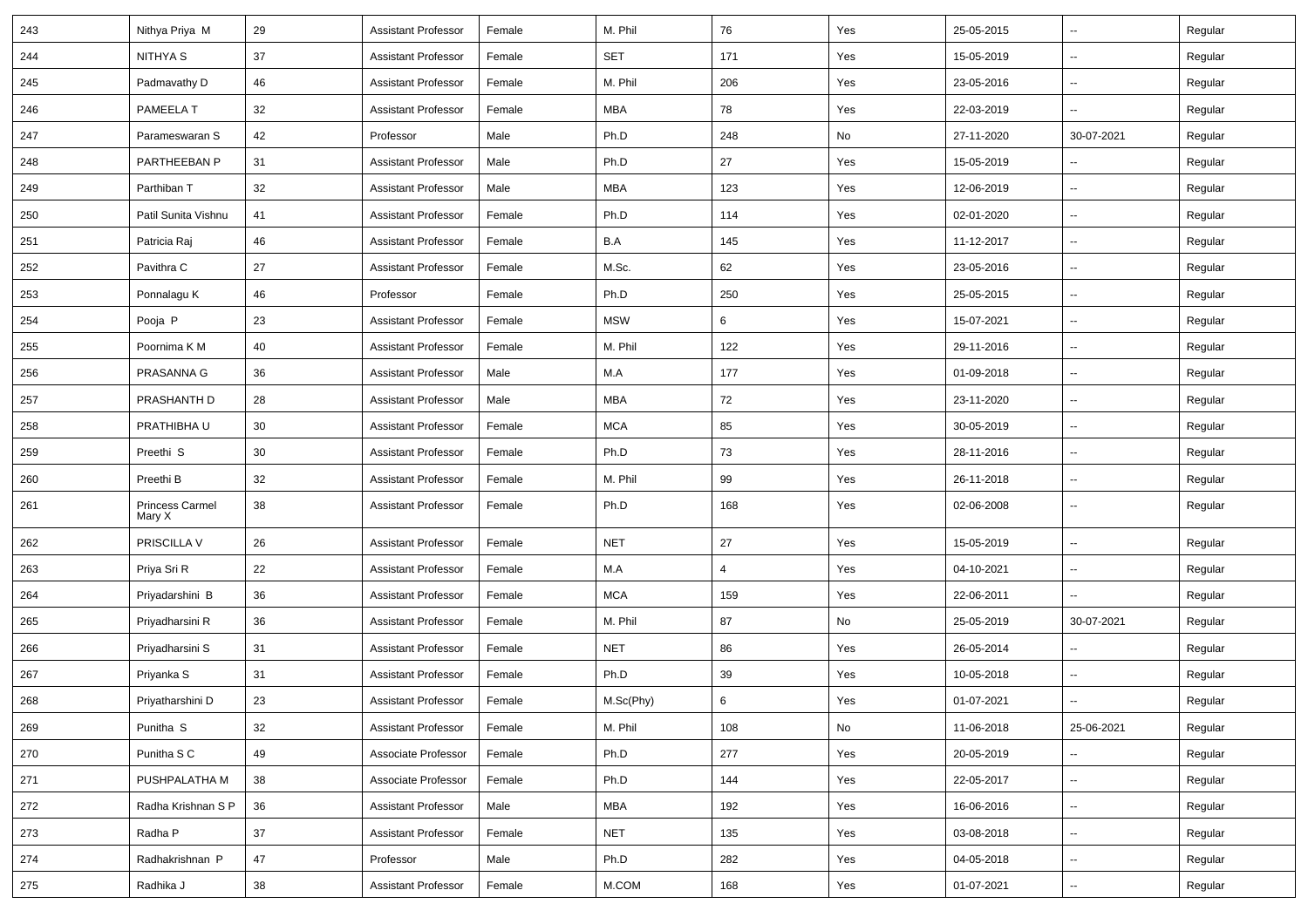| 276 | Ragvitharani T          | 34 | <b>Assistant Professor</b> | Female | <b>MCA</b> | 130 | Yes | 22-11-2010 | $\overline{\phantom{a}}$ | Regular |
|-----|-------------------------|----|----------------------------|--------|------------|-----|-----|------------|--------------------------|---------|
| 277 | Raimy George            | 26 | <b>Assistant Professor</b> | Female | M.A        | 52  | Yes | 08-03-2018 | Ξ.                       | Regular |
| 278 | Rajakumar V J           | 38 | <b>Assistant Professor</b> | Male   | <b>MCA</b> | 174 | Yes | 01-04-2010 | --                       | Regular |
| 279 | Rajan P                 | 37 | Professor                  | Male   | <b>MBA</b> | 156 | Yes | 02-06-2014 | $\overline{\phantom{a}}$ | Regular |
| 280 | Rajanandini S           | 37 | <b>Assistant Professor</b> | Female | M. Phil    | 171 | Yes | 02-06-2008 | $\overline{\phantom{a}}$ | Regular |
| 281 | Rajesh A P              | 36 | <b>Assistant Professor</b> | Male   | <b>NET</b> | 123 | Yes | 01-07-2011 | $\overline{\phantom{a}}$ | Regular |
| 282 | Rajesh Kannan S         | 47 | Associate Professor        | Male   | Ph.D       | 255 | No  | 15-06-2016 | 30-07-2021               | Regular |
| 283 | Rajkalpana M            | 31 | <b>Assistant Professor</b> | Female | M. Phil    | 120 | Yes | 04-06-2012 | $\overline{\phantom{a}}$ | Regular |
| 284 | Rajkumar R              | 35 | <b>Assistant Professor</b> | Male   | M. Phil    | 142 | Yes | 27-11-2009 | Щ,                       | Regular |
| 285 | Raju M                  | 37 | <b>Assistant Professor</b> | Female | M.Sc.      | 148 | Yes | 28-10-2020 | $\overline{\phantom{a}}$ | Regular |
| 286 | Ramasamy K              | 42 | Professor                  | Male   | Ph.D       | 219 | Yes | 01-09-2018 | $\overline{\phantom{a}}$ | Regular |
| 287 | RAMESH BABU P           | 34 | Associate Professor        | Male   | Ph.D       | 120 | Yes | 20-05-2018 | Ξ.                       | Regular |
| 288 | RAMESH KUMAR B          | 40 | Associate Professor        | Male   | <b>NET</b> | 193 | No  | 04-05-2018 | 23-07-2021               | Regular |
| 289 | RAMESH R                | 35 | Associate Professor        | Male   | Ph.D       | 129 | No  | 22-05-2017 | 15-06-2021               | Regular |
| 290 | Ramya N                 | 30 | <b>Assistant Professor</b> | Female | M. Phil    | 84  | Yes | 25-06-2018 | $\overline{\phantom{a}}$ | Regular |
| 291 | Ramya U                 | 27 | <b>Assistant Professor</b> | Female | <b>MCA</b> | 64  | Yes | 02-11-2020 | Щ,                       | Regular |
| 292 | Ramya Prabha            | 31 | <b>Assistant Professor</b> | Female | M. Phil    | 78  | No  | 22-05-2017 | 25-06-2021               | Regular |
| 293 | Ranjani R               | 34 | <b>Assistant Professor</b> | Female | <b>NET</b> | 126 | No  | 02-12-2011 | 16-07-2021               | Regular |
| 294 | Reena R                 | 39 | Professor                  | Female | Ph.D       | 192 | Yes | 15-05-2019 | ÷.                       | Regular |
| 295 | Renuka Devi M           | 43 | Professor                  | Female | Ph.D       | 231 | Yes | 01-06-2018 | $\sim$                   | Regular |
| 296 | Renukadevi KP           | 42 | Associate Professor        | Female | Ph.D       | 222 | Yes | 06-06-2012 | --                       | Regular |
| 297 | Reshmaa R               | 29 | <b>Assistant Professor</b> | Female | <b>NET</b> | 60  | Yes | 23-05-2018 | $\overline{\phantom{a}}$ | Regular |
| 298 | Reshmi S                | 35 | Associate Professor        | Female | Ph.D       | 120 | Yes | 13-06-2016 | $\overline{\phantom{a}}$ | Regular |
| 299 | Revathi V               | 29 | <b>Assistant Professor</b> | Female | M.Sc.      | 98  | Yes | 13-06-2016 | $\overline{\phantom{a}}$ | Regular |
| 300 | Richard Robert Raa<br>м | 39 | Professor                  | Male   | Ph.D       | 204 | Yes | 02-05-2018 | $\overline{\phantom{a}}$ | Regular |
| 301 | RINOKRISHNA P R         | 28 | <b>Assistant Professor</b> | Male   | M.Sc.      | 56  | Yes | 28-11-2016 | ÷.                       | Regular |
| 302 | Rinsey Antony V A       | 35 | <b>Assistant Professor</b> | Female | <b>NET</b> | 120 | Yes | 25-05-2014 | $\sim$                   | Regular |
| 303 | Riswana Parveen A       | 27 | <b>Assistant Professor</b> | Female | M. Phil    | 54  | Yes | 22-08-2020 | $\overline{\phantom{a}}$ | Regular |
| 304 | RUBINE L                | 28 | <b>Assistant Professor</b> | Female | M.Sc.      | 51  | Yes | 09-05-2018 | Щ,                       | Regular |
| 305 | Ruth Smiely S           | 29 | <b>Assistant Professor</b> | Female | M. Phil    | 61  | Yes | 10-05-2018 | $\sim$                   | Regular |
| 306 | Sakthivel R             | 30 | <b>Assistant Professor</b> | Male   | M. Phil    | 87  | Yes | 31-05-2016 | $\sim$                   | Regular |
| 307 | Sambath K               | 46 | Professor                  | Male   | Ph.D       | 292 | Yes | 01-06-2005 | Ξ.                       | Regular |
| 308 | Sandhya S               | 30 | <b>Assistant Professor</b> | Female | <b>MCA</b> | 75  | Yes | 04-06-2015 | $\sim$                   | Regular |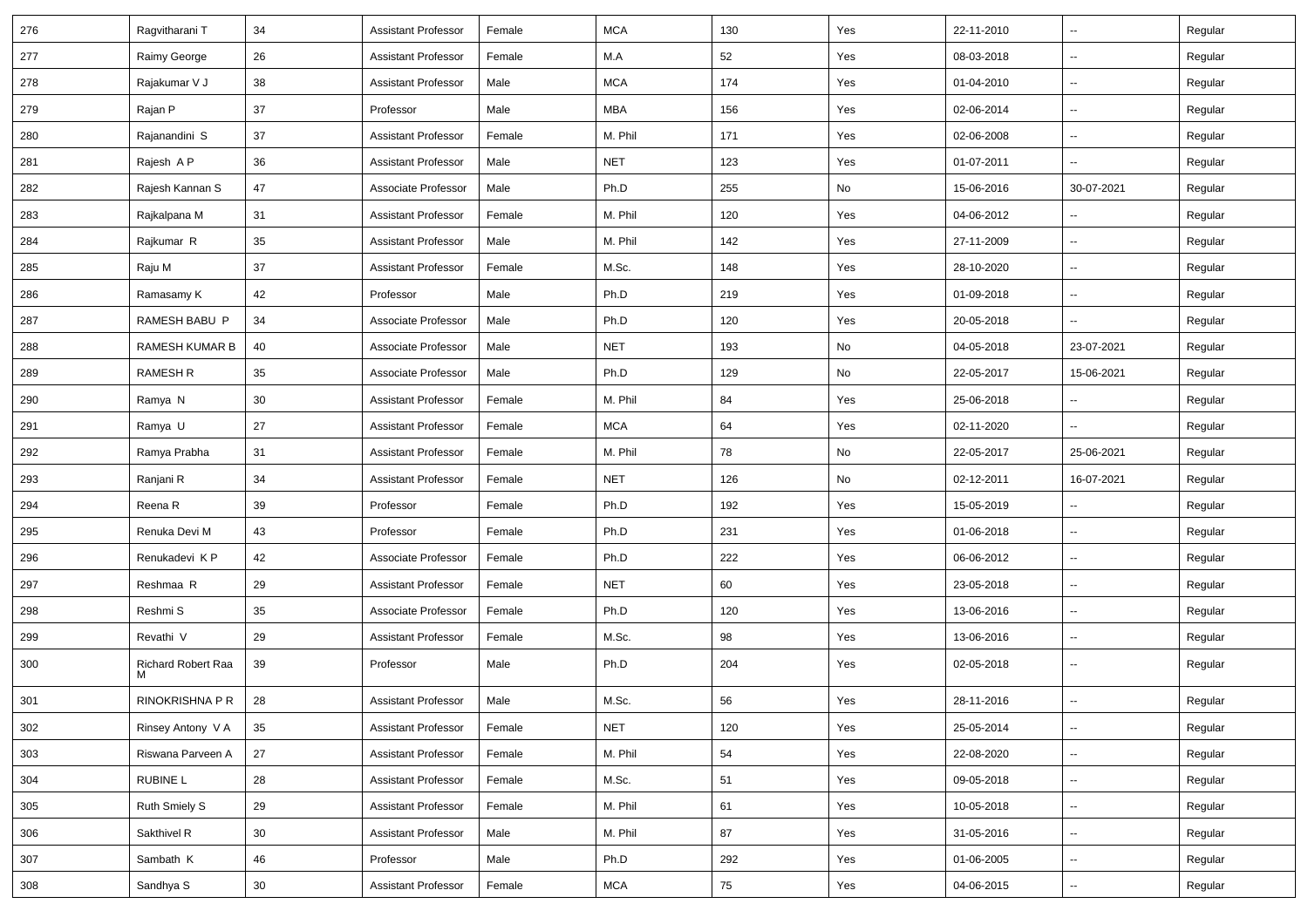| 309 | Sangavi A            | 24 | <b>Assistant Professor</b> | Female | <b>MSW</b> | 17  | Yes | 04-10-2021 | $\overline{\phantom{a}}$ | Regular |
|-----|----------------------|----|----------------------------|--------|------------|-----|-----|------------|--------------------------|---------|
| 310 | Sangeetha Antony     | 37 | <b>Assistant Professor</b> | Female | <b>NET</b> | 161 | Yes | 02-06-2008 | -−                       | Regular |
| 311 | Sangeetha R          | 34 | <b>Assistant Professor</b> | Female | Ph.D       | 109 | Yes | 02-11-2020 | $\overline{\phantom{a}}$ | Regular |
| 312 | Sangeetha S          | 41 | Associate Professor        | Female | Ph.D       | 181 | Yes | 01-09-2018 | $\overline{\phantom{a}}$ | Regular |
| 313 | Sangeetha S V        | 26 | <b>Assistant Professor</b> | Female | M.Sc.      | 52  | Yes | 22-05-2017 | $\overline{\phantom{a}}$ | Regular |
| 314 | Santhanalakshmi M    | 38 | Professor                  | Female | Ph.D       | 210 | Yes | 02-01-2008 | Ξ.                       | Regular |
| 315 | Santhanalaskhmi P    | 46 | Associate Professor        | Female | M. Phil    | 219 | Yes | 14-12-2020 | $\sim$                   | Regular |
| 316 | Santhosh Kumar S     | 25 | <b>Assistant Professor</b> | Male   | M.Sc.      | 24  | Yes | 15-07-2020 | $\overline{\phantom{a}}$ | Regular |
| 317 | Santosh K S P        | 24 | <b>Assistant Professor</b> | Male   | M.COM      | 15  | Yes | 01-09-2021 | $\overline{\phantom{a}}$ | Regular |
| 318 | Saranya N            | 31 | <b>Assistant Professor</b> | Female | M. Phil    | 80  | No  | 28-11-2016 | 23-06-2021               | Regular |
| 319 | Saranya T            | 27 | <b>Assistant Professor</b> | Female | M. Phil    | 63  | Yes | 08-06-2016 | --                       | Regular |
| 320 | Saraswathi S         | 39 | Professor                  | Female | Ph.D       | 181 | Yes | 19-06-2013 | Ξ.                       | Regular |
| 321 | Saravana kumar A     | 26 | <b>Assistant Professor</b> | Male   | MBA        | 27  | Yes | 06-06-2019 | Ξ.                       | Regular |
| 322 | Saravanakumar O<br>м | 42 | Professor                  | Male   | Ph.D       | 221 | Yes | 01-06-2007 | $\overline{\phantom{a}}$ | Regular |
| 323 | Saravanakumar S      | 29 | <b>Assistant Professor</b> | Male   | Ph.D       | 24  | Yes | 09-11-2020 | Щ,                       | Regular |
| 324 | Saravanaprakash D    | 43 | Professor                  | Male   | <b>NET</b> | 231 | Yes | 03-06-2019 | $\overline{\phantom{a}}$ | Regular |
| 325 | SARULATHA D          | 45 | Professor                  | Female | Ph.D       | 205 | No  | 15-05-2019 | 28-07-2021               | Regular |
| 326 | Sarulatha K          | 35 | Associate Professor        | Female | Ph.D       | 123 | Yes | 22-06-2016 |                          | Regular |
| 327 | Sathish Kumar G      | 36 | <b>Assistant Professor</b> | Male   | <b>MBA</b> | 168 | Yes | 01-06-2010 | Щ,                       | Regular |
| 328 | Sathya S             | 32 | <b>Assistant Professor</b> | Female | M. Phil    | 121 | Yes | 13-06-2011 | $\overline{\phantom{a}}$ | Regular |
| 329 | Sathya M             | 32 | <b>Assistant Professor</b> | Female | <b>MCA</b> | 97  | No  | 22-11-2013 | 30-07-2021               | Regular |
| 330 | Sathya R             | 39 | <b>Assistant Professor</b> | Female | M. Phil    | 174 | Yes | 15-06-2016 | Ξ.                       | Regular |
| 331 | SATHYAPRIYA S        | 28 | <b>Assistant Professor</b> | Female | M. Phil    | 57  | Yes | 28-11-2016 | $\overline{\phantom{a}}$ | Regular |
| 332 | Savitha C            | 39 | <b>Assistant Professor</b> | Female | M.Sc.      | 172 | Yes | 11-06-2007 | --                       | Regular |
| 333 | Savitha A            | 25 | <b>Assistant Professor</b> | Female | <b>MFT</b> | 4   | Yes | 03-09-2021 | Щ,                       | Regular |
| 334 | Savitha S            | 32 | <b>Assistant Professor</b> | Female | <b>MBA</b> | 122 | Yes | 23-05-2016 | Ξ.                       | Regular |
| 335 | SEETHALAKSHMI<br>S   | 28 | <b>Assistant Professor</b> | Female | M.A        | 50  | Yes | 15-05-2019 | $\overline{\phantom{a}}$ | Regular |
| 336 | <b>SELVAM M</b>      | 34 | <b>Assistant Professor</b> | Male   | <b>NET</b> | 138 | Yes | 23-05-2017 | $\sim$                   | Regular |
| 337 | Selvamani P          | 40 | Associate Professor        | Male   | Ph.D       | 86  | Yes | 15-05-2019 | $\sim$                   | Regular |
| 338 | Sentamilselvi V      | 32 | <b>Assistant Professor</b> | Female | Ph.D       | 73  | Yes | 22-05-2017 | $\sim$                   | Regular |
| 339 | Senthil Kumar J      | 42 | Professor                  | Male   | Ph.D       | 222 | No  | 13-06-2008 | 23-07-2021               | Regular |
| 340 | SENTHIL NATHAN<br>B  | 38 | Professor                  | Male   | Ph.D       | 165 | Yes | 05-04-2018 | -−                       | Regular |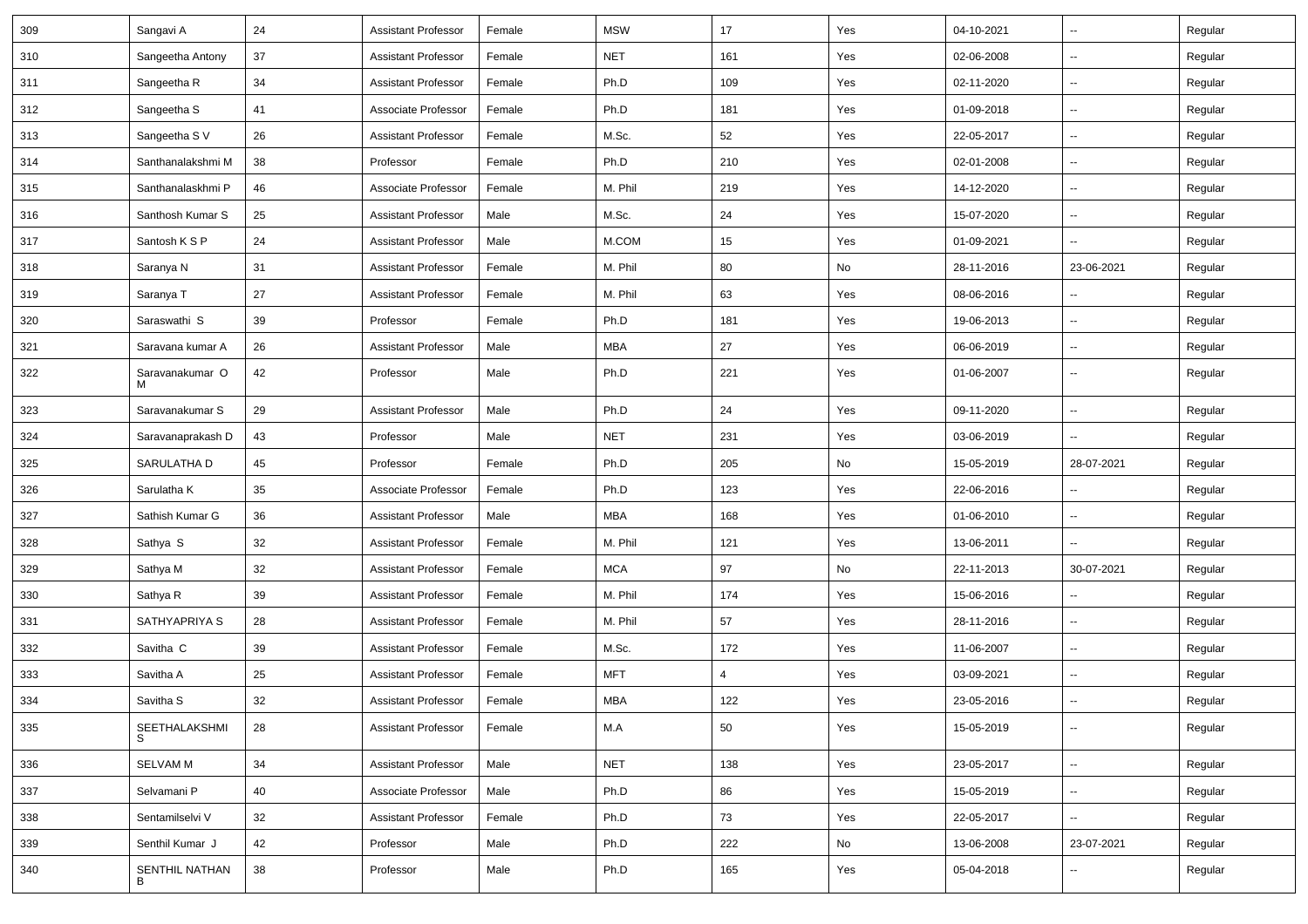| 341 | Shakeela C H              | 30 | <b>Assistant Professor</b> | Female | <b>SLET</b> | 86  | Yes | 26-10-2016 | $\overline{\phantom{a}}$ | Regular |
|-----|---------------------------|----|----------------------------|--------|-------------|-----|-----|------------|--------------------------|---------|
| 342 | Shalini S                 | 27 | <b>Assistant Professor</b> | Female | M. Phil     | 56  | Yes | 20-03-2021 | $\sim$                   | Regular |
| 343 | Shalinidevi T             | 29 | <b>Assistant Professor</b> | Female | B.E         | 36  | No  | 15-05-2019 | 15-11-2021               | Regular |
| 344 | Shankar R                 | 38 | <b>Assistant Professor</b> | Male   | M. Phil     | 183 | Yes | 15-05-2019 |                          | Regular |
| 345 | Shankar S                 | 35 | Assistant Professor        | Male   | Ph.D        | 80  | Yes | 02-12-2020 |                          | Regular |
| 346 | Shanmuga Priya V          | 42 | <b>Assistant Professor</b> | Female | Ph.D        | 190 | Yes | 24-03-2021 | $\ddotsc$                | Regular |
| 347 | Shanmuga Priya S          | 23 | <b>Assistant Professor</b> | Female | M. Phil     | 6   | Yes | 24-07-2021 | $\sim$                   | Regular |
| 348 | SHARMILA PRIYA            | 40 | <b>Assistant Professor</b> | Female | Ph.D        | 125 | Yes | 04-05-2018 | $\sim$                   | Regular |
| 349 | Sharon Rose S             | 30 | <b>Assistant Professor</b> | Female | M. Phil     | 82  | Yes | 17-12-2014 | ⊷.                       | Regular |
| 350 | Sheeba <sub>S</sub>       | 41 | Associate Professor        | Female | Ph.D        | 204 | Yes | 01-07-2021 | $\sim$                   | Regular |
| 351 | Sheela Selvakumari<br>N A | 38 | Associate Professor        | Female | Ph.D        | 193 | Yes | 08-10-2018 | --                       | Regular |
| 352 | Shenbhagavadivu T         | 40 | Associate Professor        | Female | Ph.D        | 155 | Yes | 14-11-2018 |                          | Regular |
| 353 | Shiji R                   | 29 | <b>Assistant Professor</b> | Female | Ph.D        | 78  | Yes | 11-08-2020 | $\overline{\phantom{a}}$ | Regular |
| 354 | <b>SHINY LAREN</b>        | 25 | <b>Assistant Professor</b> | Female | M.A         | 28  | Yes | 15-05-2019 | $\sim$                   | Regular |
| 355 | Shobana A                 | 31 | <b>Assistant Professor</b> | Female | <b>MCA</b>  | 88  | Yes | 26-05-2014 | $\overline{\phantom{a}}$ | Regular |
| 356 | Shobana D                 | 41 | <b>Assistant Professor</b> | Female | M. Phil     | 206 | Yes | 05-01-2005 | $\sim$                   | Regular |
| 357 | SHYAMALA DEVI B           | 32 | <b>Assistant Professor</b> | Female | Ph.D        | 27  | Yes | 15-05-2019 | $\overline{\phantom{a}}$ | Regular |
| 358 | Silambarasan P            | 33 | Associate Professor        | Male   | Ph.D        | 109 | Yes | 11-05-2018 | $\overline{\phantom{a}}$ | Regular |
| 359 | Sindhiya B                | 33 | <b>Assistant Professor</b> | Female | M. Phil     | 75  | Yes | 04-06-2015 | $\overline{\phantom{a}}$ | Regular |
| 360 | Sithara A                 | 32 | <b>Assistant Professor</b> | Female | <b>NET</b>  | 120 | Yes | 01-06-2012 | $\overline{a}$           | Regular |
| 361 | Sivabagyam KR             | 48 | Professor                  | Female | Ph.D        | 246 | Yes | 03-06-2013 | $\sim$                   | Regular |
| 362 | Sivakumar N               | 39 | Professor                  | Male   | Ph.D        | 183 | Yes | 15-06-2012 | ⊷.                       | Regular |
| 363 | SIVANESHWARAN<br>S        | 32 | <b>Assistant Professor</b> | Male   | Ph.D        | 62  | Yes | 23-05-2016 | --                       | Regular |
| 364 | Smitha C M                | 25 | <b>Assistant Professor</b> | Female | M.Sc.       | 24  | Yes | 15-07-2020 | Щ,                       | Regular |
| 365 | Smriti A                  | 38 | Associate Professor        | Female | Ph.D        | 185 | Yes | 01-06-2006 |                          | Regular |
| 366 | Somasundaram A            | 40 | Associate Professor        | Male   | <b>NET</b>  | 204 | Yes | 03-02-2022 | $\overline{\phantom{a}}$ | Regular |
| 367 | Sounthararaj A C          | 38 | Associate Professor        | Male   | Ph.D        | 196 | No  | 01-06-2011 | 16-07-2021               | Regular |
| 368 | Sowkarthika V             | 34 | <b>Assistant Professor</b> | Female | MBA         | 138 | Yes | 25-05-2016 | $\overline{\phantom{a}}$ | Regular |
| 369 | SOWMINI N                 | 26 | Assistant Professor        | Female | M.Sc.       | 51  | Yes | 22-05-2017 | $\sim$                   | Regular |
| 370 | Sowmya K P                | 25 | <b>Assistant Professor</b> | Female | M.COM       | 39  | No  | 10-05-2018 | 18-06-2021               | Regular |
| 371 | Sree Ranjini S            | 37 | <b>Assistant Professor</b> | Female | M. Phil     | 146 | Yes | 28-11-2016 |                          | Regular |
| 372 | Sreedevi                  | 31 | <b>Assistant Professor</b> | Female | M.COM       | 98  | Yes | 23-05-2016 | $\sim$                   | Regular |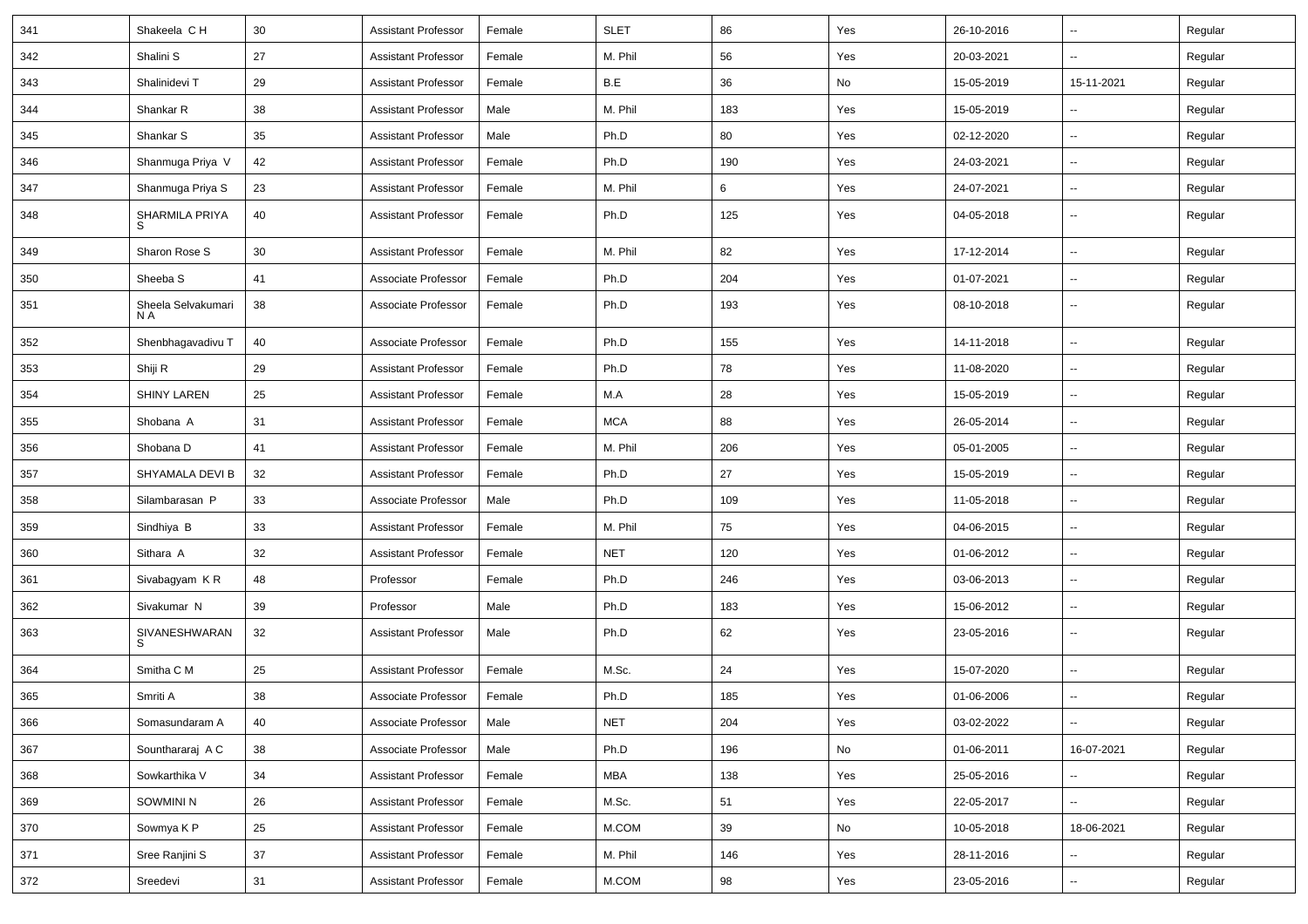| 373 | Sreenidhi T S        | 23 | <b>Assistant Professor</b>                          | Female | M.COM      | 18  | Yes | 03-11-2020 | $\overline{\phantom{a}}$ | Regular |
|-----|----------------------|----|-----------------------------------------------------|--------|------------|-----|-----|------------|--------------------------|---------|
| 374 | Sri Durga Devi R     | 38 | <b>Assistant Professor</b>                          | Female | Ph.D       | 185 | Yes | 01-06-2006 | Ξ.                       | Regular |
| 375 | Srinivasan J         | 28 | <b>Assistant Professor</b>                          | Male   | Ph.D       | 62  | Yes | 22-05-2017 | --                       | Regular |
| 376 | Srinivasan J         | 45 | <b>Assistant Professor</b>                          | Male   | M.Sc.      | 182 | Yes | 18-06-2008 | $\overline{\phantom{a}}$ | Regular |
| 377 | Sruthi B             | 27 | <b>Assistant Professor</b>                          | Female | M. Phil    | 63  | Yes | 24-06-2016 | $\overline{\phantom{a}}$ | Regular |
| 378 | Sruthi K S           | 31 | <b>Assistant Professor</b>                          | Female | M. Phil    | 110 | Yes | 28-12-2020 | $\overline{\phantom{a}}$ | Regular |
| 379 | Subbaiah S           | 47 | Professor                                           | Male   | Ph.D       | 234 | Yes | 04-06-2018 | Щ,                       | Regular |
| 380 | Subha S              | 45 | Professor                                           | Female | Ph.D       | 290 | Yes | 10-12-2012 | Щ,                       | Regular |
| 381 | Subha C              | 41 | <b>Assistant Professor</b>                          | Female | M. Phil    | 183 | Yes | 09-07-2007 | $\overline{\phantom{a}}$ | Regular |
| 382 | Subha Indhu S        | 34 | Assistant Professor                                 | Female | <b>MCA</b> | 130 | Yes | 27-07-2010 | $\overline{\phantom{a}}$ | Regular |
| 383 | Subha Priya V        | 39 | <b>Assistant Professor</b>                          | Female | Ph.D       | 191 | Yes | 15-07-2021 | $\overline{\phantom{a}}$ | Regular |
| 384 | Subha Shree S        | 48 | Associate Professor                                 | Female | M.COM      | 207 | Yes | 20-07-2021 | Ξ.                       | Regular |
| 385 | Subhashini S         | 41 | Associate Professor                                 | Female | <b>NET</b> | 171 | Yes | 05-06-2014 | Ξ.                       | Regular |
| 386 | Subhashri K          | 27 | <b>Assistant Professor</b>                          | Female | M.Sc.      | 56  | Yes | 29-11-2016 | $\sim$                   | Regular |
| 387 | Subramaniyan V       | 38 | <b>Assistant Professor</b>                          | Male   | M. Phil    | 167 | Yes | 12-06-2009 | $\overline{\phantom{a}}$ | Regular |
| 388 | Suchitra B           | 37 | <b>Assistant Professor</b>                          | Female | Ph.D       | 176 | Yes | 01-04-2010 | Щ,                       | Regular |
| 389 | Sudha E              | 30 | <b>Assistant Professor</b>                          | Female | M.COM      | 72  | Yes | 01-07-2021 | $\overline{\phantom{a}}$ | Regular |
| 390 | Sudha K M            | 40 | Associate Professor                                 | Female | Ph.D       | 180 | Yes | 22-05-2017 | $\overline{\phantom{a}}$ | Regular |
| 391 | Sudha R              | 34 | Assistant Professor                                 | Female | <b>NET</b> | 131 | Yes | 19-01-2011 | Ξ.                       | Regular |
| 392 | Sudheesh S           | 33 | <b>Assistant Professor</b>                          | Male   | M. Phil    | 120 | Yes | 12-09-2011 | $\sim$                   | Regular |
| 393 | Suganya R            | 37 | <b>Assistant Professor</b>                          | Female | M.Sc.      | 87  | Yes | 26-05-2014 | $\overline{\phantom{a}}$ | Regular |
| 394 | Suganyadevi S        | 33 | <b>Assistant Professor</b>                          | Female | M. Phil    | 99  | Yes | 08-05-2018 | $\overline{\phantom{a}}$ | Regular |
| 395 | Sujatha U            | 40 | <b>Assistant Professor</b>                          | Female | M. Phil    | 203 | Yes | 01-04-2021 | $\overline{\phantom{a}}$ | Regular |
| 396 | Sujetthra A          | 31 | <b>Assistant Professor</b>                          | Female | M.COM      | 121 | Yes | 08-06-2011 | $\overline{\phantom{a}}$ | Regular |
| 397 | Sujitha <sub>S</sub> | 26 | <b>Assistant Professor</b>                          | Female | <b>NET</b> | 50  | Yes | 19-07-2017 | Ξ.                       | Regular |
| 398 | SUJITHRA G R         | 26 | <b>Assistant Professor</b>                          | Female | M.A        | 26  | Yes | 15-05-2019 | $\sim$                   | Regular |
| 399 | Sukanya A            | 36 | <b>Assistant Professor</b>                          | Female | Ph.D       | 65  | No  | 28-10-2020 | 25-06-2021               | Regular |
| 400 | Sumalatha G          | 41 | Associate Professor                                 | Female | M. Phil    | 205 | Yes | 26-06-2007 | Щ,                       | Regular |
| 401 | SUMITHA J            | 26 | <b>Assistant Professor</b>                          | Female | M.Sc.      | 38  | Yes | 10-05-2018 | Ξ.                       | Regular |
| 402 | Sundararaman K       | 69 | Professor                                           | Male   | Ph.D       | 588 | Yes | 01-06-2005 | Ξ.                       | Regular |
| 403 | Sunitha <sub>C</sub> | 48 | Dean / Principal /<br>Director / Vice<br>Chancellor | Female | Ph.D       | 317 | Yes | 01-06-2006 | Ξ.                       | Regular |
| 404 | Suresh B             | 44 | Professor                                           | Male   | Ph.D       | 206 | Yes | 02-06-2018 | ц.                       | Regular |
| 405 | SURESH <sub>S</sub>  | 37 | Associate Professor                                 | Male   | SET        | 175 | Yes | 03-05-2018 | $\sim$                   | Regular |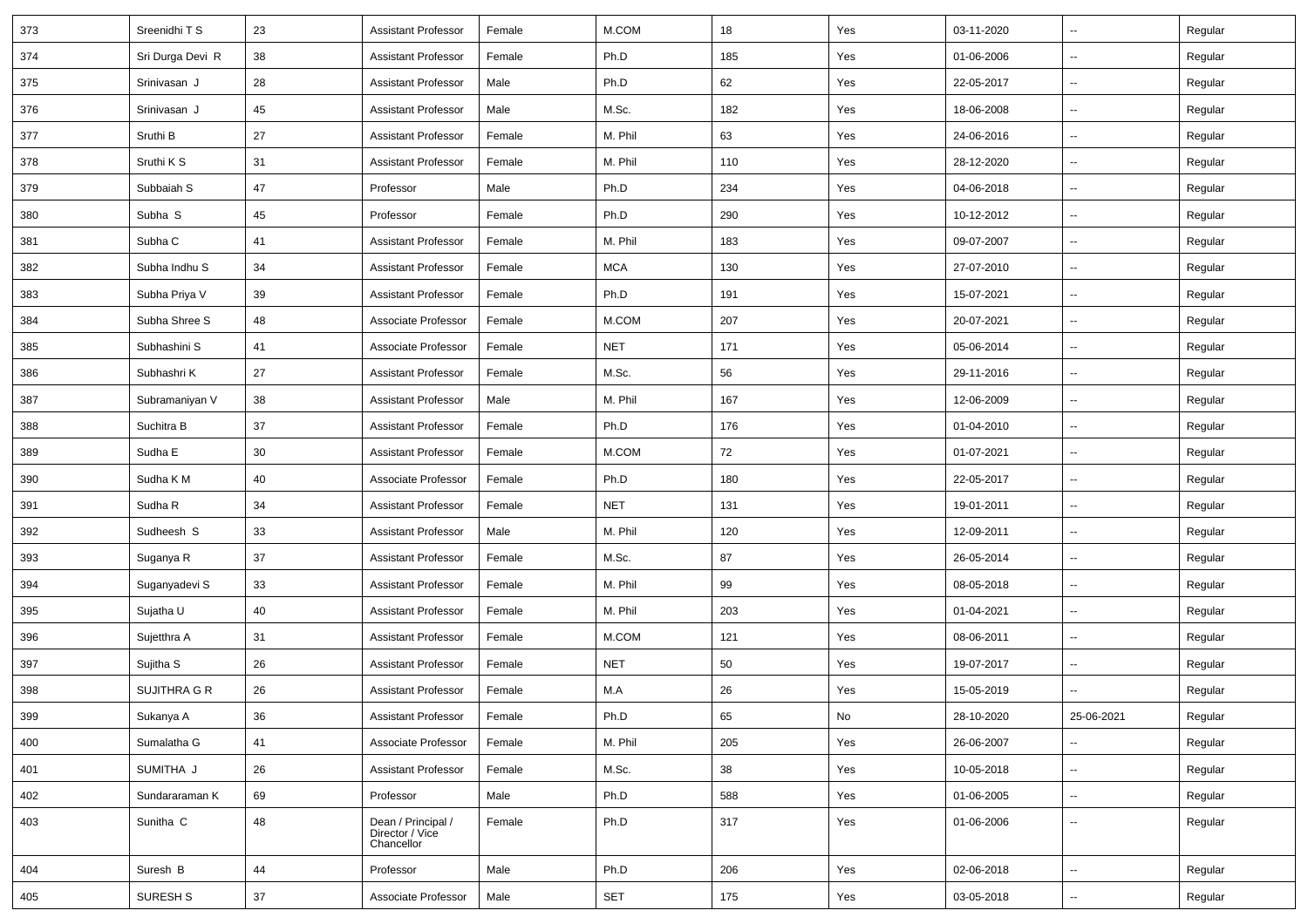| 406 | SURYA PRABHA R            | 33     | <b>Assistant Professor</b> | Female | M. Phil     | 63  | Yes | 10-05-2018 | $\overline{\phantom{a}}$ | Regular |
|-----|---------------------------|--------|----------------------------|--------|-------------|-----|-----|------------|--------------------------|---------|
| 407 | <b>SUTHAK</b>             | 29     | <b>Assistant Professor</b> | Female | M.Sc.       | 69  | Yes | 10-05-2018 | $\overline{\phantom{a}}$ | Regular |
| 408 | Suvarna S                 | 40     | Associate Professor        | Female | <b>NET</b>  | 183 | Yes | 07-05-2018 | $\overline{\phantom{a}}$ | Regular |
| 409 | Svetha G                  | 24     | <b>Assistant Professor</b> | Female | <b>NET</b>  | 21  | Yes | 16-11-2020 | $\overline{\phantom{a}}$ | Regular |
| 410 | Swapna M                  | 38     | Associate Professor        | Female | Ph.D        | 168 | Yes | 15-05-2019 | $\overline{\phantom{a}}$ | Regular |
| 411 | SWAPNA NAMBIAR            | 29     | <b>Assistant Professor</b> | Female | M.COM       | 62  | Yes | 23-05-2016 | Ξ.                       | Regular |
| 412 | Swapna S                  | 42     | <b>Assistant Professor</b> | Female | Ph.D        | 215 | Yes | 01-07-2021 | $\sim$                   | Regular |
| 413 | Swarnalatha S             | 46     | Professor                  | Female | Ph.D        | 205 | No  | 04-07-2005 | 23-07-2021               | Regular |
| 414 | Tamilmozhi M              | 29     | <b>Assistant Professor</b> | Female | M. Phil     | 37  | Yes | 15-07-2021 | $\overline{\phantom{a}}$ | Regular |
| 415 | Thahira Banu V            | 39     | <b>Assistant Professor</b> | Female | <b>NET</b>  | 144 | Yes | 18-06-2018 | $\overline{\phantom{a}}$ | Regular |
| 416 | THARANI C                 | 28     | <b>Assistant Professor</b> | Female | M.COM       | 51  | Yes | 15-05-2019 | $\overline{\phantom{a}}$ | Regular |
| 417 | Thennammai S              | 25     | <b>Assistant Professor</b> | Female | M.Sc.       | 40  | Yes | 08-03-2018 | $\overline{\phantom{a}}$ | Regular |
| 418 | Thiyaneswaran C           | 40     | Professor                  | Male   | Ph.D        | 204 | Yes | 15-05-2019 | $\sim$                   | Regular |
| 419 | Umamaheswari S R          | 41     | <b>Assistant Professor</b> | Female | M. Phil     | 184 | Yes | 01-06-2006 | $\overline{\phantom{a}}$ | Regular |
| 420 | Umamaheswari K            | 38     | <b>Assistant Professor</b> | Female | M. Phil     | 159 | Yes | 15-07-2009 | $\overline{\phantom{a}}$ | Regular |
| 421 | Usha devi R               | 40     | Associate Professor        | Female | Ph.D        | 122 | Yes | 22-05-2019 | $\overline{\phantom{a}}$ | Regular |
| 422 | Usha M                    | 26     | <b>Assistant Professor</b> | Female | M.A         | 51  | Yes | 11-05-2018 | $\overline{\phantom{a}}$ | Regular |
| 423 | Valarmathi V              | 34     | <b>Assistant Professor</b> | Female | <b>SLET</b> | 134 | Yes | 13-07-2010 | $\sim$                   | Regular |
| 424 | Vanaja K                  | 47     | Associate Professor        | Female | Ph.D        | 194 | Yes | 28-10-2020 | $\sim$                   | Regular |
| 425 | Vasanth Nirmal<br>Bosco J | 39     | Professor                  | Male   | M. Phil     | 209 | Yes | 01-06-2007 | $\overline{\phantom{a}}$ | Regular |
| 426 | Vasanthi A                | 45     | <b>Assistant Professor</b> | Female | Ph.D        | 150 | Yes | 11-05-2018 | $\overline{\phantom{a}}$ | Regular |
| 427 | Vasumathi S               | 24     | <b>Assistant Professor</b> | Female | <b>NET</b>  | 30  | Yes | 04-12-2020 | $\sim$                   | Regular |
| 428 | Veeramanikandasa<br>my T  | 43     | Associate Professor        | Male   | Ph.D        | 194 | Yes | 02-06-2008 | $\overline{\phantom{a}}$ | Regular |
| 429 | <b>VEMBUT</b>             | 34     | <b>Assistant Professor</b> | Female | M. Phil     | 134 | Yes | 28-05-2019 | $\overline{\phantom{a}}$ | Regular |
| 430 | <b>VENKATESH G V</b>      | 35     | <b>Assistant Professor</b> | Male   | <b>MFT</b>  | 75  | Yes | 13-07-2019 | $\overline{\phantom{a}}$ | Regular |
| 431 | Venkatesh Prabhu S        | 24     | Assistant Professor        | Male   | <b>MCA</b>  | 27  | Yes | 01-07-2021 |                          | Regular |
| 432 | <b>VENUGOPAL A</b>        | 39     | Associate Professor        | Male   | M. Phil     | 223 | No  | 07-05-2018 | 30-06-2021               | Regular |
| 433 | Venugopal R               | 34     | <b>Assistant Professor</b> | Male   | M. Phil     | 60  | Yes | 29-10-2020 | $\sim$                   | Regular |
| 434 | <b>VETRIVEL S</b>         | 37     | <b>Assistant Professor</b> | Male   | M. Phil     | 168 | Yes | 02-05-2018 | $\sim$                   | Regular |
| 435 | Vidhya K                  | 34     | <b>Assistant Professor</b> | Female | Ph.D        | 121 | Yes | 01-07-2021 | $\sim$                   | Regular |
| 436 | Vidhyashree R             | 25     | <b>Assistant Professor</b> | Female | M.Sc.       | 40  | Yes | 18-06-2018 | ⊷.                       | Regular |
| 437 | Vidya M                   | $38\,$ | Associate Professor        | Female | Ph.D        | 96  | Yes | 15-05-2019 | $\sim$                   | Regular |